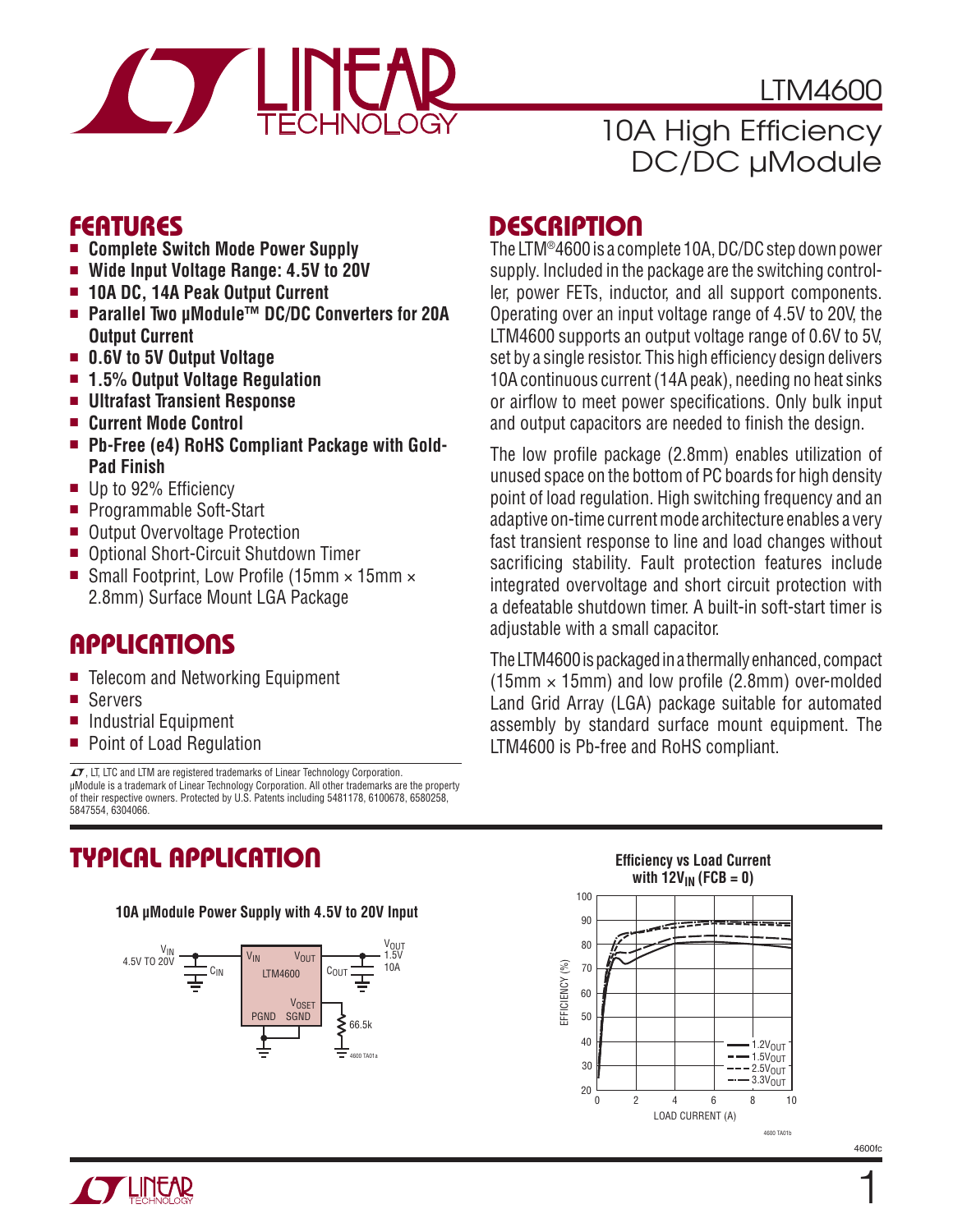## **ABSOLUTE MAXIMUM RATINGS PIN CONFIGURATION**

#### **(Note 1)**

| FCB, EXTV <sub>CC</sub> , PGOOD, RUN/SS, V <sub>OUT</sub> -0.3V to 6V |
|-----------------------------------------------------------------------|
|                                                                       |
|                                                                       |
| Operating Temperature Range (Note 2) -40°C to 85°C                    |
|                                                                       |
|                                                                       |
|                                                                       |



# **ORDER INFORMATION**

| <b>LEAD FREE FINISH</b> | <b>PART MARKING</b> | <b>PACKAGE DESCRIPTION</b>                       | <b>TEMPERATURE RANGE</b> |
|-------------------------|---------------------|--------------------------------------------------|--------------------------|
| LTM4600EV#PBF           | LTM4600EV           | 104-Lead (15mm $\times$ 15mm $\times$ 2.8mm) LGA | $-40^{\circ}$ C to 85°C  |
| LTM4600IV#PBF           | LTM4600IV           | 104-Lead (15mm $\times$ 15mm $\times$ 2.8mm) LGA | $-40^{\circ}$ C to 85°C  |

Consult LTC Marketing for parts specified with wider operating temperature ranges.

Consult LTC Marketing for information on non-standard lead based finish parts.

For more information on lead free part marking, go to:<http://www.linear.com/leadfree/>

This product is only offered in trays. For more information go to:<http://www.linear.com/packaging/>

# **ELECTRICAL CHARACTERISTICS**

 **The** l **denotes the specifi cations which apply over the –40°C to 85°C**  temperature range, otherwise specifications are at T<sub>A</sub> = 25°C, V<sub>IN</sub> = 12V. External C<sub>IN</sub> = 120μF, C<sub>OUT</sub> = 200μF/Ceramic per typical application (front page) configuration.

| <b>SYMBOL</b>               | <b>PARAMETER</b>                | <b>CONDITIONS</b>                                                                                                                                                                                                                                                            | MIN            | <b>TYP</b>                   | <b>MAX</b>     | <b>UNITS</b>               |
|-----------------------------|---------------------------------|------------------------------------------------------------------------------------------------------------------------------------------------------------------------------------------------------------------------------------------------------------------------------|----------------|------------------------------|----------------|----------------------------|
| $V_{IN(DC)}$                | Input DC Voltage                |                                                                                                                                                                                                                                                                              | 4.5            |                              | 20             | $\vee$                     |
| $V_{\text{OUT(DC)}}$        | Output Voltage                  | $FCB = 0V$<br>$V_{IN}$ = 5V or 12V, $V_{OUIT}$ = 1.5V, $I_{OUIT}$ = 0A                                                                                                                                                                                                       | 1.478<br>1.470 | 1.50<br>1.50                 | 1.522<br>1.530 | V<br>V                     |
| <b>Input Specifications</b> |                                 |                                                                                                                                                                                                                                                                              |                |                              |                |                            |
| $V_{IN(UVLO)}$              | Under Voltage Lockout Threshold | $IOlIT = 0A$                                                                                                                                                                                                                                                                 |                | 3.4                          | 4              | V                          |
| IINRUSH(VIN)                | Input Inrush Current at Startup | $I_{\text{OUT}} = 0$ A. $V_{\text{OUT}} = 1.5$ V, FCB = 0<br>$V_{IN} = 5V$<br>$V_{IN}$ = 12V                                                                                                                                                                                 |                | 0.6<br>0.7                   |                | Α<br>А                     |
| $I_Q(VIN)$                  | Input Supply Bias Current       | $I_{OIII}$ = 0A, EXTV <sub>CC</sub> Open<br>$V_{IN}$ = 12V, $V_{OUIT}$ = 1.5V, FCB = 5V<br>$V_{IN}$ = 12V, $V_{OUT}$ = 1.5V, FCB = 0V<br>$V_{IN}$ = 5V, $V_{OUIT}$ = 1.5V, FCB = 5V<br>$V_{IN}$ = 5V, $V_{OUIT}$ = 1.5V, FCB = 0V<br>Shutdown, $RUN = 0.8V$ , $V_{IN} = 12V$ |                | 1.2<br>42<br>1.0<br>52<br>35 | 75             | mA<br>mA<br>mA<br>mA<br>μA |

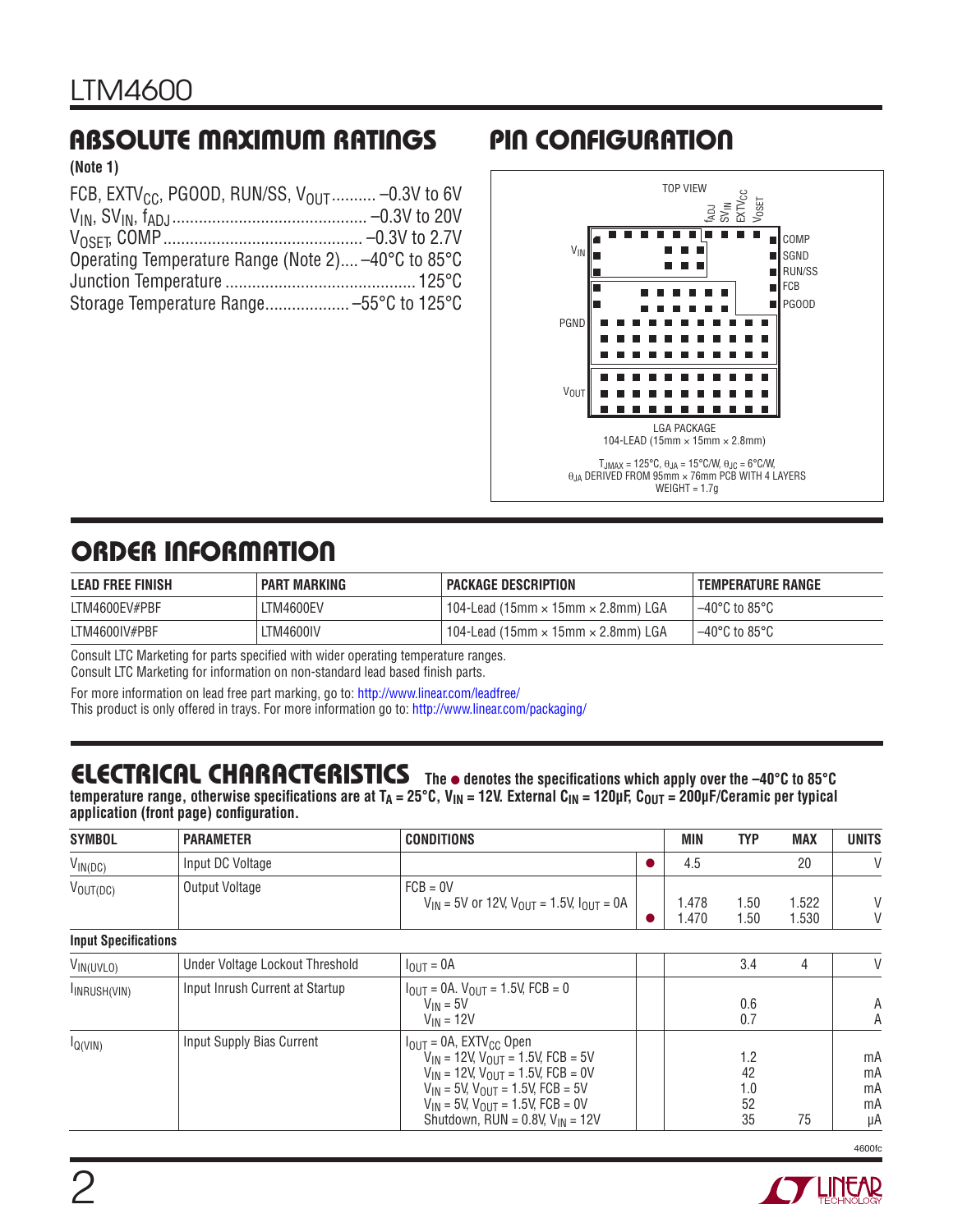#### **The** l **denotes the specifi cations which apply over the –40°C to 85°C ELECTRICAL CHARACTERISTICS**

temperature range, otherwise specifications are at T<sub>A</sub> = 25°C, V<sub>IN</sub> = 12V. Per typical application (front page) configuration.

| <b>SYMBOL</b>                                         | <b>PARAMETER</b>                                                                                                                | <b>CONDITIONS</b>                                                                                                                                          | <b>MIN</b>     | <b>TYP</b>           | <b>MAX</b>     | <b>UNITS</b>                   |
|-------------------------------------------------------|---------------------------------------------------------------------------------------------------------------------------------|------------------------------------------------------------------------------------------------------------------------------------------------------------|----------------|----------------------|----------------|--------------------------------|
| $I_{S(VIN)}$                                          | Input Supply Current                                                                                                            | $V_{IN}$ = 12V, $V_{OUT}$ = 1.5V, $I_{OUT}$ = 10A<br>$V_{IN}$ = 12V, $V_{OUT}$ = 3.3V, $I_{OUT}$ = 10A<br>$V_{IN}$ = 5V, $V_{OUT}$ = 1.5V, $I_{OUT}$ = 10A |                | 1.52<br>3.13<br>3.64 |                | Α<br>Α<br>Α                    |
| <b>Output Specifications</b>                          |                                                                                                                                 |                                                                                                                                                            |                |                      |                |                                |
| <b>I</b> OUTDC                                        | <b>Output Continuous Current Range</b><br>(See Output Current Derating Curves for<br>Different $V_{IN}$ , $V_{OUT}$ and $T_A$ ) | $V_{IN}$ = 12V, $V_{OUT}$ = 1.5V                                                                                                                           | $\pmb{0}$      |                      | 10             | Α                              |
| $\Delta V_{\text{OUT(LINE)}}$<br>$\overline{V_{OUT}}$ | Line Regulation Accuracy                                                                                                        | $V_{\text{OUT}} = 1.5V, I_{\text{OUT}} = 0A, FCB = 0V,$<br>●<br>$V_{IN} = 4.5V$ to 20V                                                                     |                | 0.15                 | 0.3            | $\frac{0}{0}$                  |
| $\Delta V_{\text{OUT(LOAD)}}$<br><b>VOUT</b>          | <b>Load Regulation Accuracy</b>                                                                                                 | $V_{\text{OUT}} = 1.5V, I_{\text{OUT}} = 0A$ to 10A, FCB = 0V<br>$V_{IN} = 5V$<br>$V_{IN}$ = 12V (Notes 3, 4)<br>$\bullet$                                 |                |                      | ±1<br>±1.5     | $\frac{0}{0}$<br>$\frac{0}{0}$ |
| $V_{OUT(AC)}$                                         | Output Ripple Voltage                                                                                                           | $V_{1N}$ = 12V, $V_{OUT}$ = 1.5V, $I_{OUT}$ = 0A, FCB = 0V                                                                                                 |                | 10                   | 15             | $mV_{P-P}$                     |
| fs                                                    | Output Ripple Voltage Frequency                                                                                                 | $V_{\text{OUT}} = 1.5V, I_{\text{OUT}} = 5A, FCB = 0V$                                                                                                     |                | 850                  |                | kHz                            |
| t <sub>START</sub>                                    | Turn-On Time                                                                                                                    | $V_{OIII}$ = 1.5V, $I_{OIII}$ = 1A<br>$V_{IN} = 12V$<br>$V_{IN} = 5V$                                                                                      |                | 0.5<br>0.7           |                | ms<br>ms                       |
| $\Delta V_{\text{OUTLS}}$                             | Voltage Drop for Dynamic Load Step                                                                                              | $V_{OIII}$ = 1.5V, Load Step: 0A/µs to 5A/µs<br>$C_{\text{OUT}} = 3 \cdot 22 \mu F 6.3 V$ , 470 $\mu$ F 4V POSCAP,<br>See Table 2                          |                | 36                   |                | mV                             |
| t <sub>SETTLE</sub>                                   | Settling Time for Dynamic Load Step                                                                                             | Load: 10% to 90% to 10% of Full Load                                                                                                                       |                | 25                   |                | $\mu s$                        |
| <b>IOUTPK</b>                                         | <b>Output Current Limit</b>                                                                                                     | Output Voltage in Foldback<br>$V_{IN}$ = 12V, $V_{OUT}$ = 1.5V<br>$V_{IN}$ = 5V, $V_{OUT}$ = 1.5V                                                          |                | 14<br>14             |                | А<br>A                         |
| <b>Control Stage</b>                                  |                                                                                                                                 |                                                                                                                                                            |                |                      |                |                                |
| <b>VOSET</b>                                          | Voltage at V <sub>OSET</sub> Pin                                                                                                | $I_{\text{OUT}} = 0A$ , $V_{\text{OUT}} = 1.5V$                                                                                                            | 0.591<br>0.594 | 0.6<br>0.6           | 0.609<br>0.606 | $\vee$<br>V                    |
| V <sub>RUN/SS</sub>                                   | RUN ON/OFF Threshold                                                                                                            |                                                                                                                                                            | 0.8            | 1.5                  | 2              | $\vee$                         |
| $I_{\text{RUN}(C)/SS}$                                | Soft-Start Charging Current                                                                                                     | $V_{RUN/SS} = 0V$                                                                                                                                          | $-0.5$         | $-1.2$               | $-3$           | μA                             |
| $I_{\text{RUN}(D)/SS}$                                | Soft-Start Discharging Current                                                                                                  | $V_{RUN/SS} = 4V$                                                                                                                                          | 0.8            | 1.8                  | 3              | μA                             |
| $V_{IN} - SV_{IN}$                                    |                                                                                                                                 | $EXTV_{CC} = 0V$ , $FCB = 0V$                                                                                                                              |                | 100                  |                | mV                             |
| <b>IEXTVCC</b>                                        | Current into EXTV <sub>CC</sub> Pin                                                                                             | $EXTV_{CC} = 5V$ , FCB = 0V, $V_{OUT} = 1.5V$ ,<br>$I_{OUT} = 0A$                                                                                          |                | 16                   |                | mA                             |
| $R_{FBHI}$                                            | Resistor Between V <sub>OUT</sub> and V <sub>OSET</sub> Pins                                                                    |                                                                                                                                                            |                | 100                  |                | $k\Omega$                      |
| V <sub>FCB</sub>                                      | <b>Forced Continuous Threshold</b>                                                                                              |                                                                                                                                                            | 0.57           | 0.6                  | 0.63           | $\vee$                         |
| $I_{FCB}$                                             | Forced Continuous Pin Current                                                                                                   | $V_{FCB} = 0.6V$                                                                                                                                           |                | $-1$                 | $-2$           | μA                             |
| <b>PGOOD Output</b>                                   |                                                                                                                                 |                                                                                                                                                            |                |                      |                |                                |
| $\Delta V_{OSETH}$                                    | PGOOD Upper Threshold                                                                                                           | V <sub>OSET</sub> Rising                                                                                                                                   | 7.5            | 10                   | 12.5           | $\frac{0}{0}$                  |
| $\Delta V_{OSETL}$                                    | PGOOD Lower Threshold                                                                                                           | V <sub>OSET</sub> Falling                                                                                                                                  | $-7.5$         | $-10$                | $-12.5$        | $\%$                           |
| $\Delta V_{OSET(HYS)}$                                | PGOOD Hysteresis                                                                                                                | V <sub>OSET</sub> Returning                                                                                                                                |                | 2                    |                | $\frac{0}{0}$                  |
| $V_{PGL}$                                             | PGOOD Low Voltage                                                                                                               | $I_{PGOOD} = 5mA$                                                                                                                                          |                | 0.15                 | 0.4            | V                              |
|                                                       | Note 1: Stresses beyond those listed under Absolute Maximum Ratings                                                             | temperature range are assured by design, characterization and correlation                                                                                  |                |                      |                |                                |

**Note 1:** Stresses beyond those listed under Absolute Maximum Ratings may cause permanent damage to the device. Exposure to any Absolute Maximum Rating condition for extended periods may affect device reliability and lifetime.

**Note 2:** The LTM4600E is guaranteed to meet performance specifications from 0°C to 85°C. Specifications over the -40°C to 85°C operating

with statistical process controls. The LTM4600I is guaranteed over the –40°C to 85°C temperature range.

**Note 3:** Test assumes current derating versus temperature. **Note 4:** Guaranteed by correlation.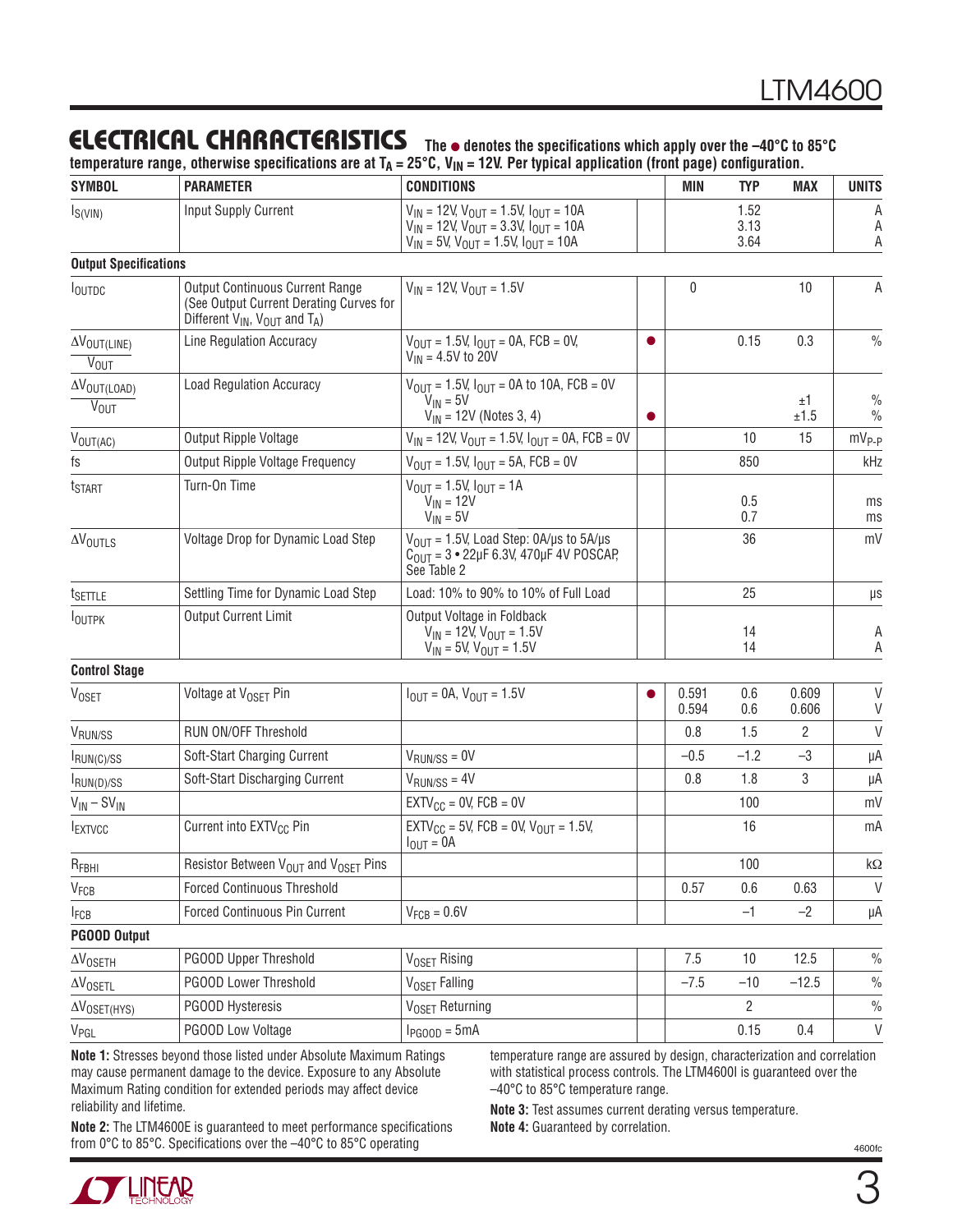# **TYPICAL PERFORMANCE CHARACTERISTICS (See Figure 18 for all curves)**





### **Efficiency vs Load Current**



**Efficiency vs Load Current with Different FCB Settings**





**1.2V Transient Response 1.5V Transient Response**



1.2V AT 5A/μs LOAD STEP  $C<sub>OIII</sub> = 3 • 22 \mu F 6.3 V CERAMICS$ 470μF 4V SANYO POSCAP  $C3 = 100pF$ 





C<sub>OUT</sub> = 3 • 22μF 6.3V CERAMICS<br>470μF 4V SANYO POSCAP C3 = 100pF

#### **1.8V Transient Response 2.5V Transient Response 3.3V Transient Response**



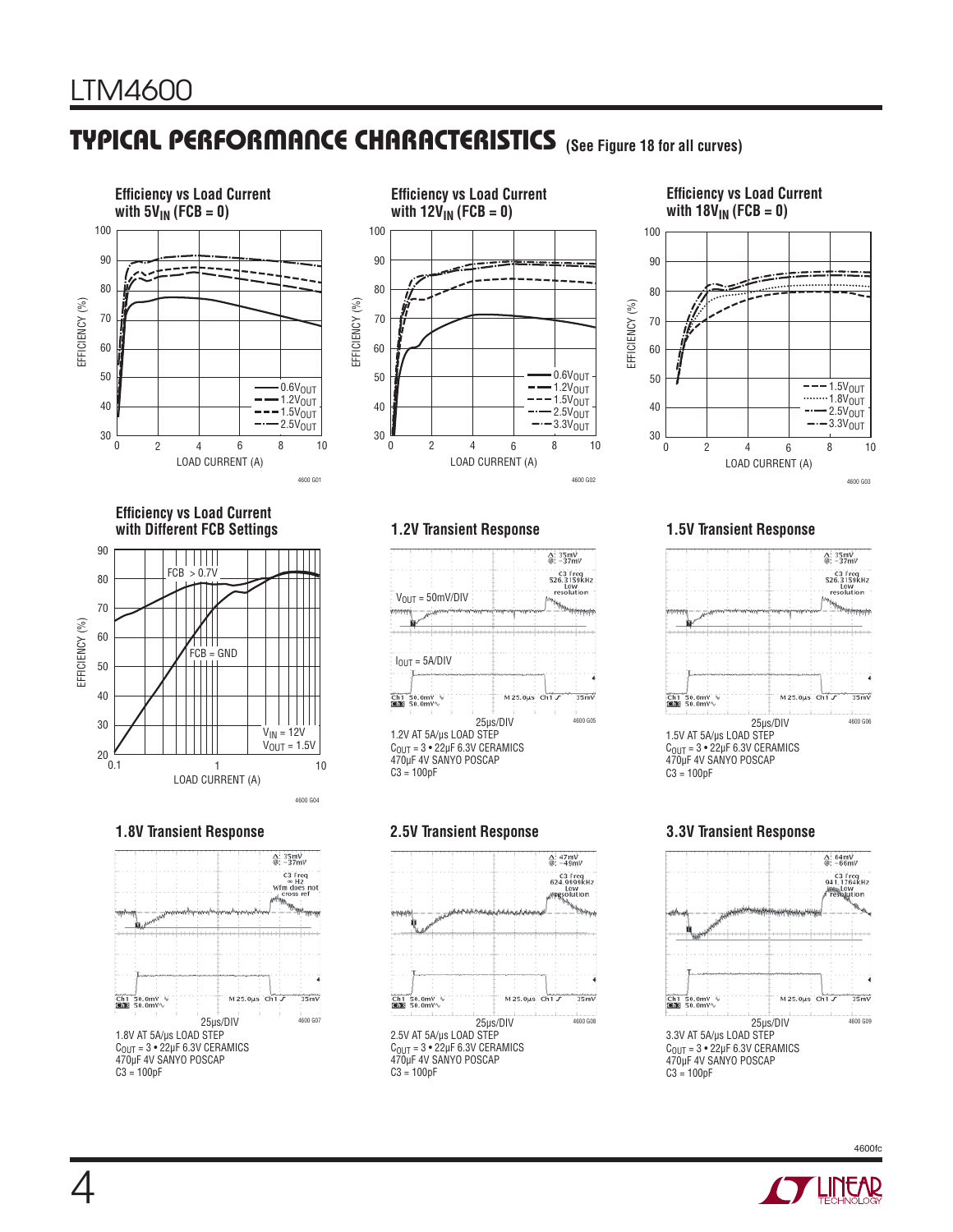### **(See Figure 18 for all curves) TYPICAL PERFORMANCE CHARACTERISTICS**

#### **Start-Up,**  $I_{OUT} = 0A$





#### **Short-Circuit Protection, IOUT = 10A**



 $V_{IN} = 12V$  $V_{\text{OUT}} = 1.5V$  $C<sub>OUT</sub> = 2 \times 200 \mu F/X5R$ NO EXTERNAL SOFT-START CAPACITOR

#### **Start-Up,**  $I_{OUT} = 10A$ **(Resistive Load)**



 $V_{IN} = 12V$  $V_{\text{OUT}} = 1.5V$  $C<sub>OUT</sub> = 200 \mu F$ 

NO EXTERNAL SOFT-START CAPACITOR

#### **V<sub>IN</sub>** to V<sub>OUT</sub> Step-Down Ratio



**Short-Circuit Protection,**   $I_{OUT} = 0A$ 



#### **12V Input Load Regulation vs Temperature**



4600 G14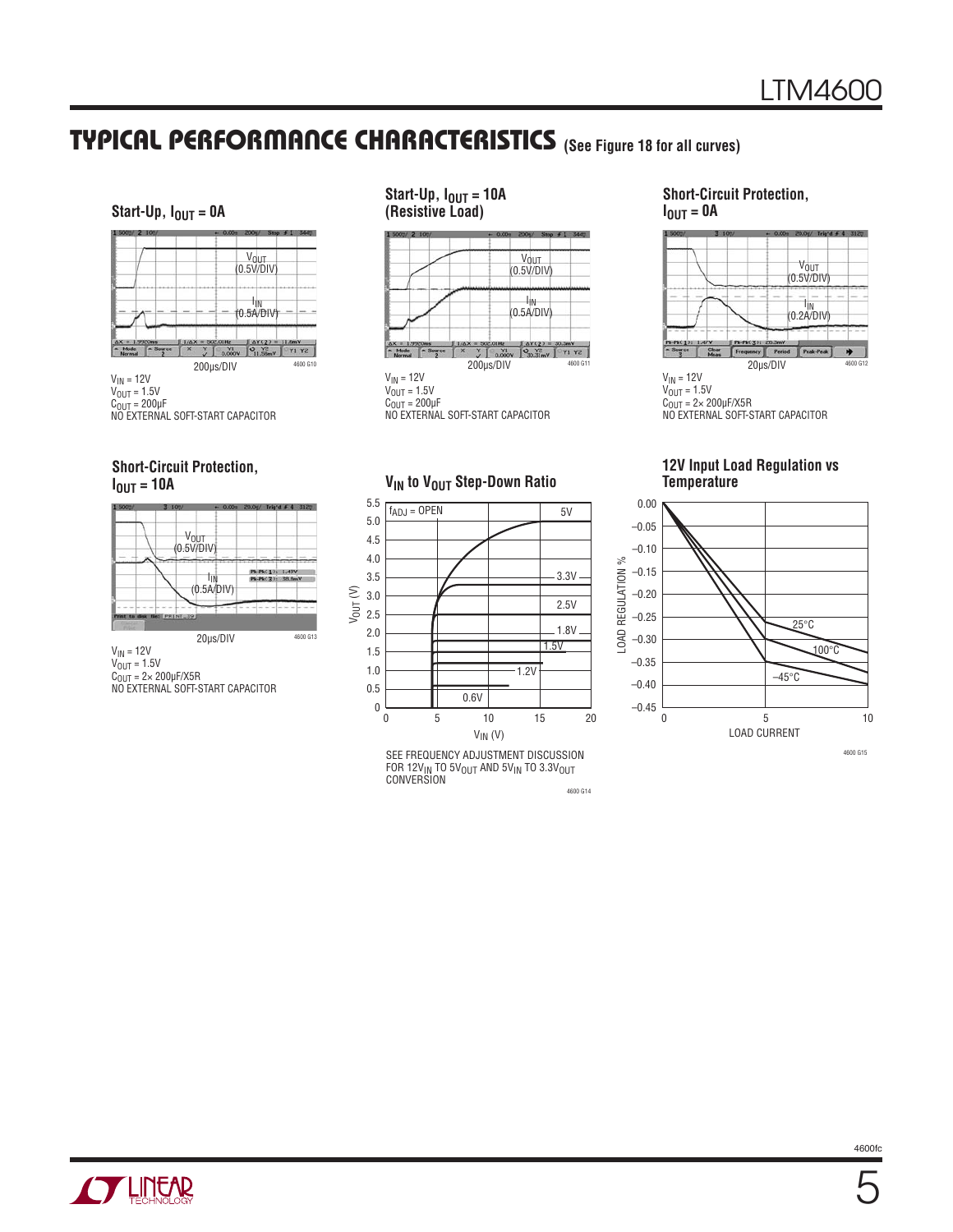### **(See Package Description for Pin Assignment) PIN FUNCTIONS**

**V<sub>IN</sub>** (Bank 1): Power Input Pins. Apply input voltage between these pins and PGND pins. Recommend placing input decoupling capacitance directly between  $V_{IN}$  pins and PGND pins.

 $f_{ADJ}$  (Pin A15): A 110k resistor from  $V_{IN}$  to this pin sets the one-shot timer current, thereby setting the switching frequency. The LTM4600 switching frequency is typically 850kHz. An external resistor to ground can be selected to reduce the one-shot timer current, thus lower the switching frequency to accommodate a higher duty cycle step down requirement. See the applications section.

**SV<sub>IN</sub> (Pin A17):** Supply Pin for Internal PWM Controller. Leave this pin open or add additional decoupling capacitance.

**EXTV<sub>CC</sub> (Pin A19):** External 5V supply pin for controller. If left open or grounded, the internal 5V linear regulator will power the controller and MOSFET drivers. For high input voltage applications, connecting this pin to an external 5V will reduce the power loss in the power module. The  $EXTV_{CC}$  voltage should never be higher than  $V_{IN}$ .

**V<sub>OSET</sub> (Pin A21):** The Negative Input of The Error Amplifier. Internally, this pin is connected to  $V_{\text{OUT}}$  with a 100k precision resistor. Different output voltages can be programmed with additional resistors between the  $V_{\text{OSFT}}$  and SGND pins.

**COMP (Pin B23):** Current Control Threshold and Error Amplifier Compensation Point. The current comparator threshold increases with this control voltage. The voltage ranges from 0V to 2.4V with 0.8V corresponding to zero sense voltage (zero current).

**SGND (Pin D23):** Signal Ground Pin. All small-signal components should connect to this ground, which in turn connects to PGND at one point.

**RUN/SS (Pin F23):** Run and Soft-Start Control. Forcing this pin below 0.8V will shut down the power supply. Inside the power module, there is a 1000pF capacitor which provides approximately 0.7ms soft-start time with 200μF output capacitance. Additional soft-start time can be achieved by adding additional capacitance between the RUN/SS and SGND pins. The internal short-circuit latchoff can be disabled by adding a resistor between this pin and the  $V_{IN}$  pin. This pullup resistor must supply a minimum 5μA pull up current.

**FCB (Pin G23):** Forced Continuous Input. Grounding this pin enables forced continuous mode operation regardless of load conditions. Tying this pin above 0.63V enables discontinuous conduction mode to achieve high efficiency operation at light loads. There is an internal 4.75K resistor between the FCB and SGND pins.

**PGOOD (Pin J23):** Output Voltage Power Good Indicator. When the output voltage is within 10% of the nominal voltage, the PGOOD is open drain output. Otherwise, this pin is pulled to ground.

**PGND (Bank 2):** Power ground pins for both input and output returns.

E C A RUN/SS FCB PGOOD V<sub>IN</sub><br>BANK 1 PGND BANK 2 V<sub>OUT</sub><br>BANK 3 COMP SGND  $EXYCC$ VOSET fADJ SVIN TOP VIEW 3 5 2 4 7 9 11 13 10 12 15 17 14 16 19 21 18 20 22 1 23 6 8 94 95 96 97 98 99 100 101 102 103 104 93 82 71 60 49 24 23 22 21 20 2 3 4 5 6 7 16 17 18 19 40 51 62 73 . . . . . . . . 74 75 76 77 78 79 80 63 64 65 66 67 68 69 52 53 54 55 56 57 58 42 43 44 45 46 47 92 81 70 59 48 9 10 11 13 14 15 26 27 28 29 30 31 33 34 35 36 37 38 41 1 8 12 25 32 39 50 61 72 83 B D F G H J L M N P R T K 4600 PN01

**V<sub>OUT</sub>** (Bank 3): Power Output Pins. Apply output load between these pins and PGND pins. Recommend placing High Frequency output decoupling capacitance directly between these pins and PGND pins.

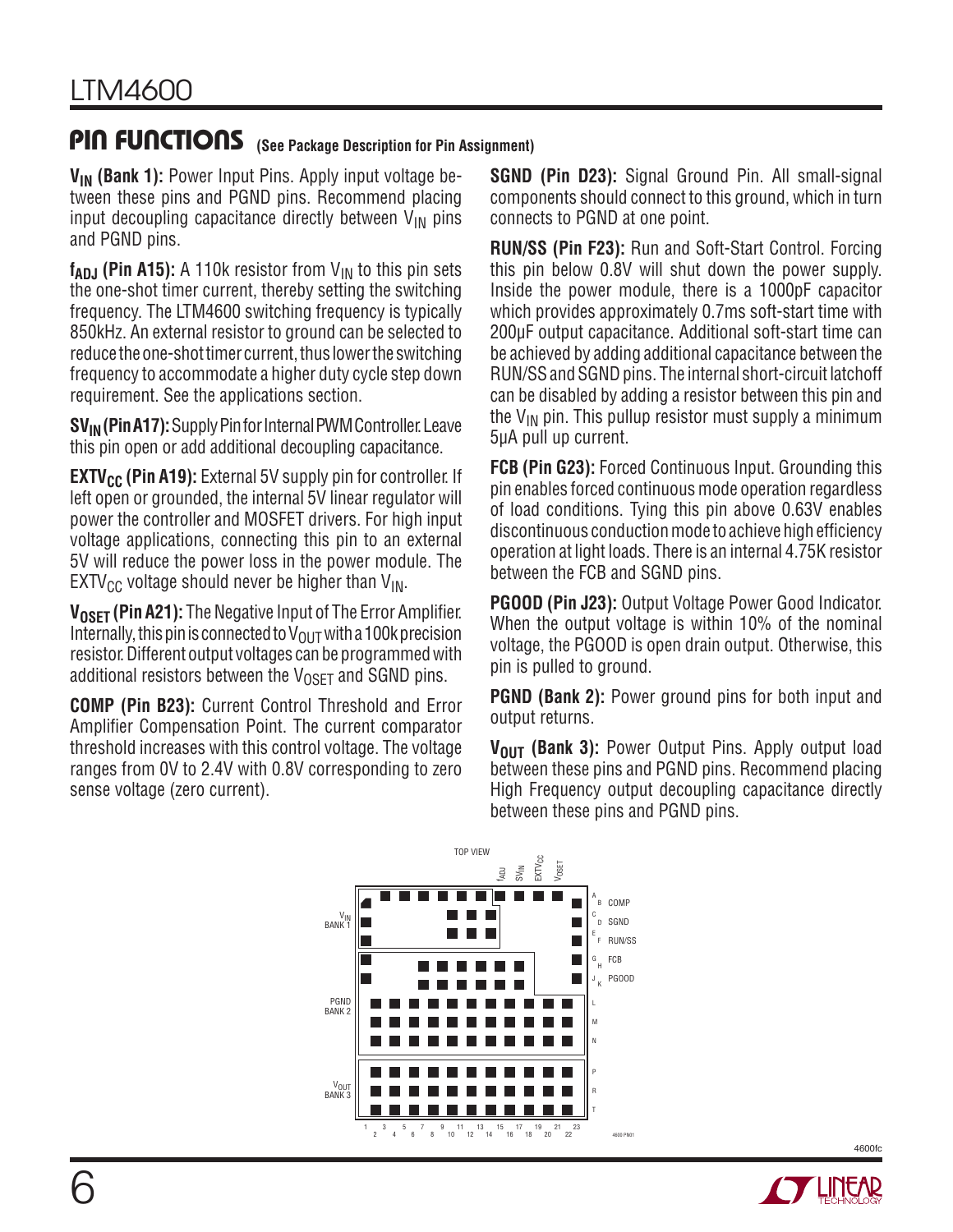## **SIMPLIFIED BLOCK DIAGRAM**





### **DECOUPLING REQUIREMENTS** T<sub>A</sub> = 25°C, V<sub>IN</sub> = 12V. Use Figure 1 configuration.

| <b>SYMBOL</b>    | <b>PARAMETER</b>                                                                      | <b>CONDITIONS</b>                                                                   | <b>MIN</b> | <b>TYP</b> | <b>MAX</b> | UNITS |
|------------------|---------------------------------------------------------------------------------------|-------------------------------------------------------------------------------------|------------|------------|------------|-------|
| $C_{\text{IN}}$  | External Input Capacitor Requirement<br>$(V_{IN} = 4.5V$ to 20V, $V_{OUIT} = 1.5V$ )  | $I_{\text{OUT}} = 10A$                                                              | 20         |            |            | μF    |
| C <sub>OUT</sub> | External Output Capacitor Requirement<br>$(V_{IN} = 4.5V$ to 20V, $V_{OIII} = 1.5V$ ) | $1_{\text{OUT}}$ = 10A, Refer to Table 2 in the<br>Applications Information Section | 100        | 200        |            | μF    |



7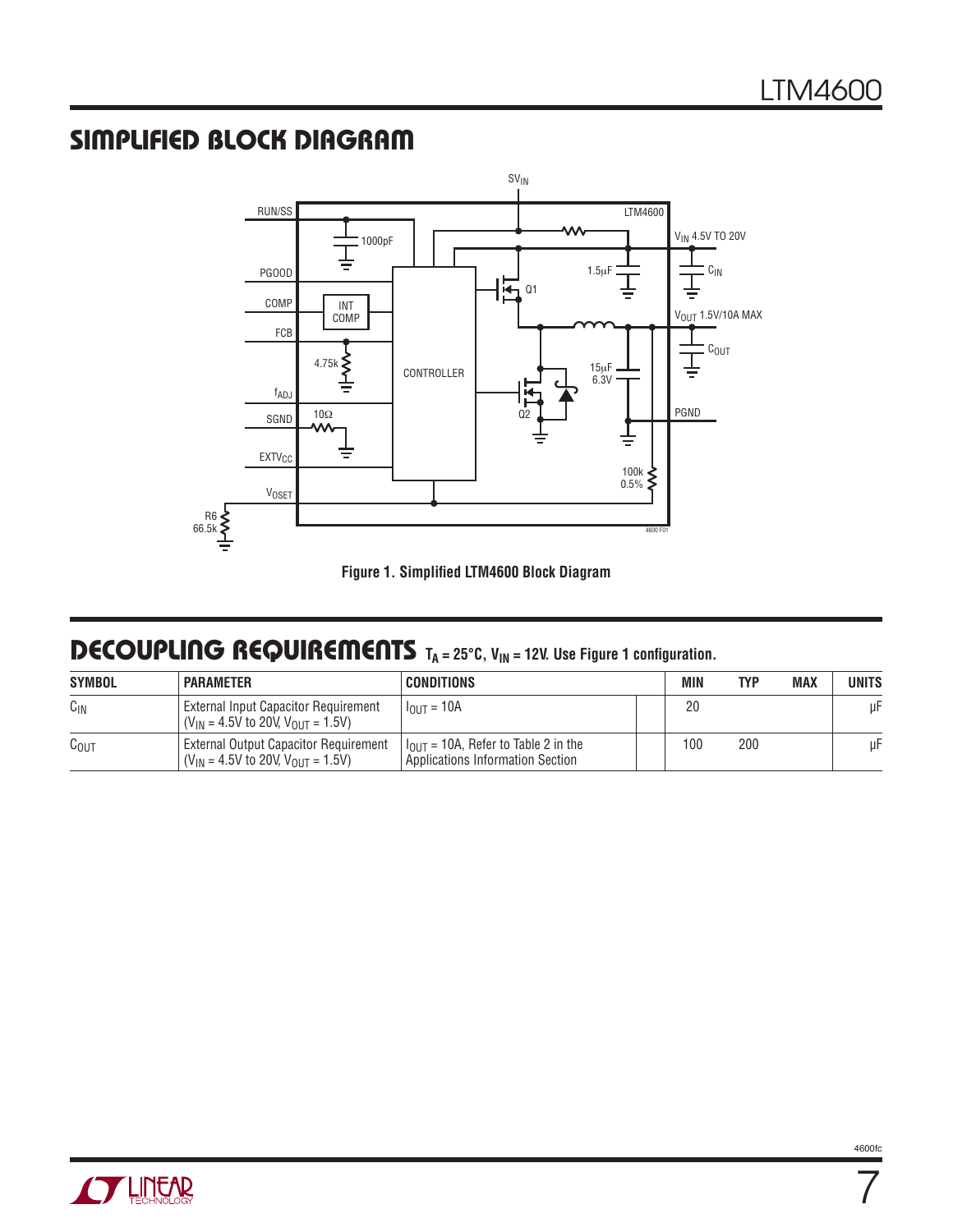# **OPERATION**

### **μModule Description**

The LTM4600 is a standalone non-isolated synchronous switching DC/DC power supply. It can deliver up to 10A of DC output current with only bulk external input and output capacitors. This module provides a precisely regulated output voltage programmable via one external resistor from  $0.6V_{\text{DC}}$  to 5.0V<sub>DC</sub>, not to exceed 80% of the input voltage. The input voltage range is 4.5V to 20V. A simplified block diagram is shown in Figure 1 and the typical application schematic is shown in Figure 18.

The LTM4600 contains an integrated LTC constant on-time current-mode regulator, ultra-low  $R_{DS(ON)}$  FETs with fast switching speed and integrated Schottky diode. The typical switching frequency is 850kHz at full load. With current mode control and internal feedback loop compensation, the LTM4600 module has sufficient stability margins and good transient performance under a wide range of operating conditions and with a wide range of output capacitors, even all ceramic output capacitors (X5R or X7R).

Current mode control provides cycle-by-cycle fast current limit. In addition, foldback current limiting is provided in an over-current condition while  $V_{OSET}$  drops. Also, the LTM4600 has defeatable short circuit latch off. Internal overvoltage and undervoltage comparators pull the opendrain PGOOD output low if the output feedback voltage exits

 $a \pm 10$ % window around the regulation point. Furthermore, in an overvoltage condition, internal top FET Q1 is turned off and bottom FET Q2 is turned on and held on until the overvoltage condition clears.

Pulling the RUN/SS pin low forces the controller into its shutdown state, turning off both Q1 and Q2. Releasing the pin allows an internal 1.2μA current source to charge up the softstart capacitor. When this voltage reaches 1.5V, the controller turns on and begins switching.

At low load current the module works in continuous current mode by default to achieve minimum output voltage ripple. It can be programmed to operate in discontinuous current mode for improved light load efficiency when the FCB pin is pulled up above 0.8V and no higher than 6V. The FCB pin has a 4.75k resistor to ground, so a resistor to  $V_{IN}$  can set the voltage on the FCB pin.

When  $EXTV_{CC}$  pin is grounded or open, an integrated 5V linear regulator powers the controller and MOSFET gate drivers. If a minimum 4.7V external bias supply is applied on the  $EXTV_{CC}$  pin, the internal regulator is turned off, and an internal switch connects  $\text{EXTV}_{\text{CC}}$  to the gate driver voltage. This eliminates the linear regulator power loss with high input voltage, reducing the thermal stress on the controller. The maximum voltage on  $EXT_{CC}$  pin is 6V. The  $EXTV_{CC}$  voltage should never be higher than the  $V_{IN}$  voltage. Also EXTV<sub>CC</sub> must be sequenced after  $V_{IN}$ .

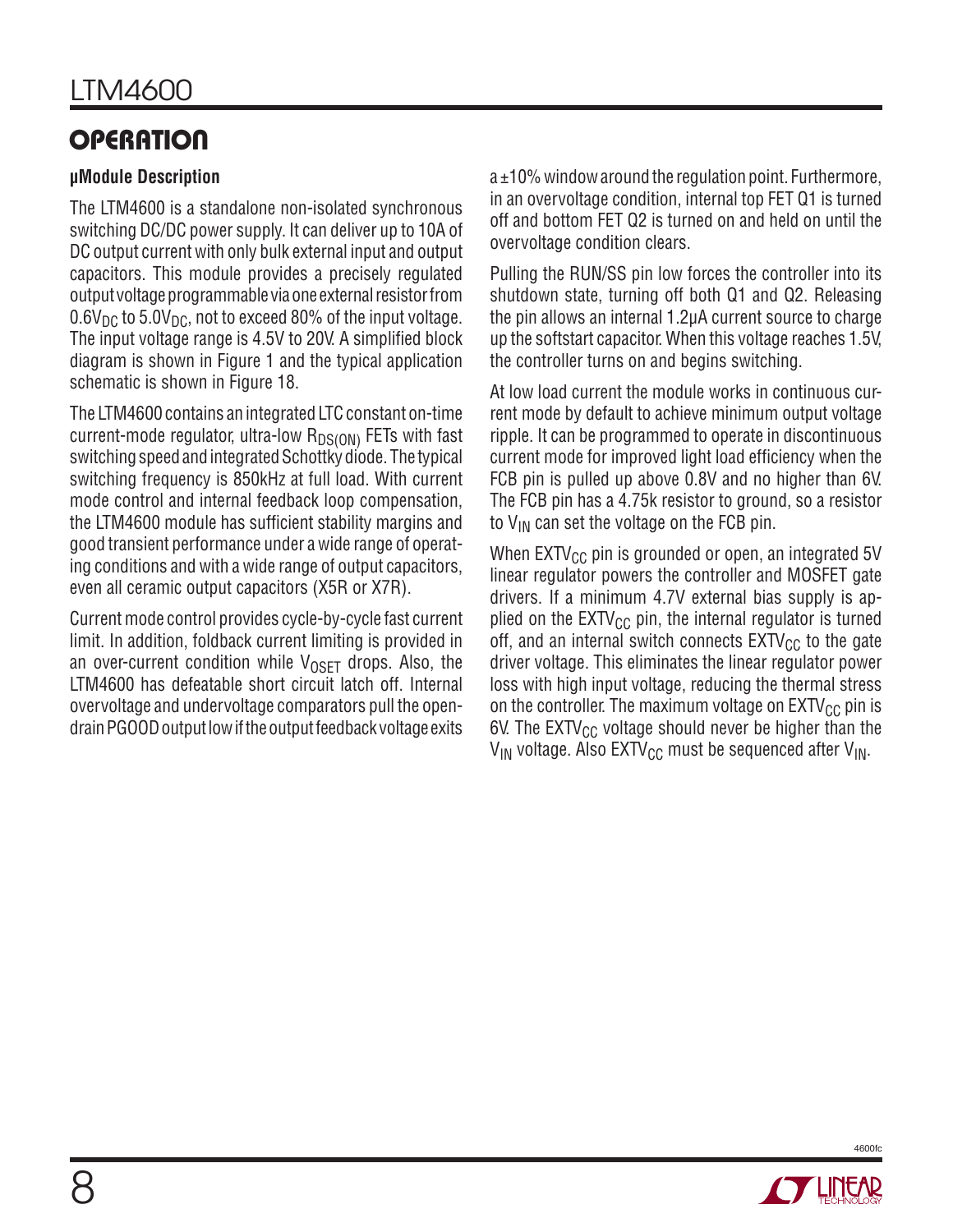The typical LTM4600 application circuit is shown in Figure 18. External component selection is primarily determined by the maximum load current and output voltage.

#### **Output Voltage Programming and Margining**

The PWM controller of the LTM4600 has an internal  $0.6V<sub>±</sub>1%$  reference voltage. As shown in the block diagram, a 100k/0.5% internal feedback resistor connects  $V_{\text{OUT}}$  and  $V_{\text{OSET}}$  pins. Adding a resistor  $R_{\text{SET}}$  from  $V_{\text{OSET}}$ pin to SGND pin programs the output voltage:

$$
V_0 = 0.6 V \cdot \frac{100k + R_{SET}}{R_{SET}}
$$

Table 1 shows the standard values of 1%  $R_{\text{SET}}$  resistor for typical output voltages:

**Table 1.**

| $R_{\text{SET}}$<br>(k $\Omega$ )             | Open | 100 | 66.5 |     | $49.9$ 43.2 31.6 |     | 22.1 | 13.7 |
|-----------------------------------------------|------|-----|------|-----|------------------|-----|------|------|
| V <sub>0</sub><br>$\overline{(\overline{V})}$ | 0.6  | 1 ዓ | 1.5  | 1.8 |                  | 2.5 | 3.3  |      |

Voltage margining is the dynamic adjustment of the output voltage to its worst case operating range in production testing to stress the load circuitry, verify control/protection functionality of the board and improve the system reliability. Figure 2 shows how to implement margining function with the LTM4600. In addition to the feedback resistor R<sub>SET</sub>, several external components are added. Turn off both transistor  $Q_{\text{LP}}$  and  $Q_{\text{DOWN}}$  to disable the margining. When  $Q_{\text{LP}}$  is on and  $Q_{\text{DOWN}}$  is off, the output voltage is margined up. The output voltage is margined



**Figure 2. LTM4600 Margining Implementation**

down when  $Q_{DOWN}$  is on and  $Q_{UP}$  is off. If the output voltage  $V<sub>0</sub>$  needs to be margined up/down by  $\pm M\%$ , the resistor values of  $R_{\text{UP}}$  and  $R_{\text{DOWN}}$  can be calculated from the following equations:

$$
\frac{(R_{\text{SET}} || R_{\text{UP}}) \cdot V_0 \cdot (1 + M\%)}{(R_{\text{SET}} || R_{\text{UP}}) + 100 \text{k}\Omega} = 0.6 \text{V}
$$

$$
\frac{R_{\text{SET}} \cdot V_0 \cdot (1 - M\%)}{R_{\text{SET}} + (100 \text{k}\Omega || R_{\text{DOWN}})} = 0.6 \text{V}
$$

#### **Input Capacitors**

The LTM4600 μModule should be connected to a low ac-impedance DC source. High frequency, low ESR input capacitors are required to be placed adjacent to the module. In Figure 18, the bulk input capacitor  $C_{IN}$  is selected for its ability to handle the large RMS current into the converter. For a buck converter, the switching duty-cycle can be estimated as:

$$
D = \frac{V_0}{V_{IN}}
$$

Without considering the inductor current ripple, the RMS current of the input capacitor can be estimated as:

$$
I_{\text{CIN(RMS)}} = \frac{I_{\text{O(MAX)}}}{\eta\%} \cdot \sqrt{D \cdot (1 - D)}
$$

In the above equation,  $\eta$ % is the estimated efficiency of the power module. C1 can be a switcher-rated electrolytic aluminum capacitor, OS-CON capacitor or high volume ceramic capacitors. Note the capacitor ripple current ratings are often based on only 2000 hours of life. This makes it advisable to properly derate the input capacitor, or choose a capacitor rated at a higher temperature than required. Always contact the capacitor manufacturer for derating requirements.

In Figure 18, the input capacitors are used as high frequency input decoupling capacitors. In a typical 10A output application, 1-2 pieces of very low ESR X5R or X7R, 10μF ceramic capacitors are recommended. This decoupling capacitor should be placed directly adjacent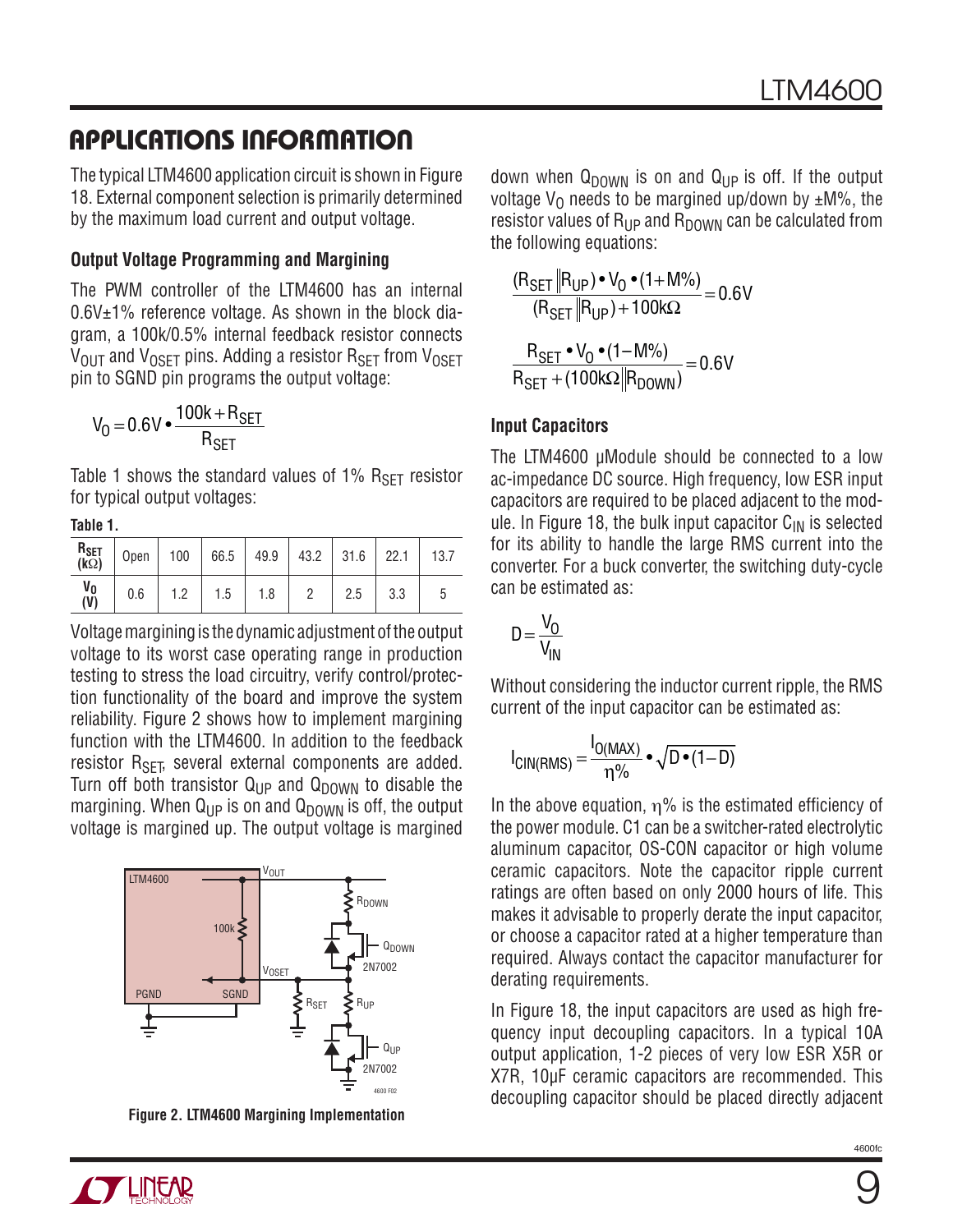the module input pins in the PCB layout to minimize the trace inductance and high frequency AC noise.

### **Output Capacitors**

The LTM4600 is designed for low output voltage ripple. The bulk output capacitors  $C_{\text{OUT}}$  is chosen with low enough effective series resistance (ESR) to meet the output voltage ripple and transient requirements.  $C<sub>OUT</sub>$  can be low ESR tantalum capacitor, low ESR polymer capacitor or ceramic capacitor (X5R or X7R). The typical capacitance is 200μF if all ceramic output capacitors are used. The internally optimized loop compensation provides sufficient stability margin for all ceramic capacitors applications. Additional output filtering may be required by the system designer, if further reduction of output ripple or dynamic transient spike is required. Refer to Table 2 for an output capacitance matrix for each output voltage Droop, peak to peak deviation and recovery time during a 5A/μs transient with a specific output capacitance.

### **Fault Conditions: Current Limit and Over current Foldback**

The LTM4600 has a current mode controller, which inherently limits the cycle-by-cycle inductor current not only in steady state operation, but also in transient.

To further limit current in the event of an over load condition, the LTM4600 provides foldback current limiting. If the output voltage falls by more than 50%, then the maximum output current is progressively lowered to about one sixth of its full current limit value.

### **Soft-Start and Latchoff with the RUN/SS pin**

The RUN/SS pin provides a means to shut down the LTM4600 as well as a timer for soft-start and over-current latchoff. Pulling the RUN/SS pin below 0.8V puts the LTM4600 into a low quiescent current shutdown  $(I<sub>Q</sub>)$  $\leq$  75μA). Releasing the pin allows an internal 1.2μA current source to charge up the timing capacitor  $C_{SS}$ . Inside LTM4600, there is an internal 1000pF capacitor from RUN/ SS pin to ground. If RUN/SS pin has an external capacitor  $C_{SS$   $FXT}$  to ground, the delay before starting is about:

$$
t_{\text{DELAY}} = \frac{1.5V}{1.2\mu\text{A}} \cdot (C_{\text{SS\_EXT}} + 1000 \text{pF})
$$

When the voltage on RUN/SS pin reaches 1.5V, the LTM4600 internal switches are operating with a clamping of the maximum output inductor current limited by the RUN/SS pin total soft-start capacitance. As the RUN/SS pin voltage rises to 3V, the soft-start clamping of the inductor current is released.

### **V<sub>IN</sub>** to V<sub>OUT</sub> Step-Down Ratios

There are restrictions in the maximum  $V_{IN}$  to  $V_{OUT}$  step down ratio that can be achieved for a given input voltage. These contraints are shown in the Typical Performance Characteristics curves labeled "V<sub>IN</sub> to V<sub>OUT</sub> Step-Down Ratio". Note that additional thermal derating may apply. See the Thermal Considerations and Output Current Derating sections of this data sheet.

After the controller has been started and given adequate

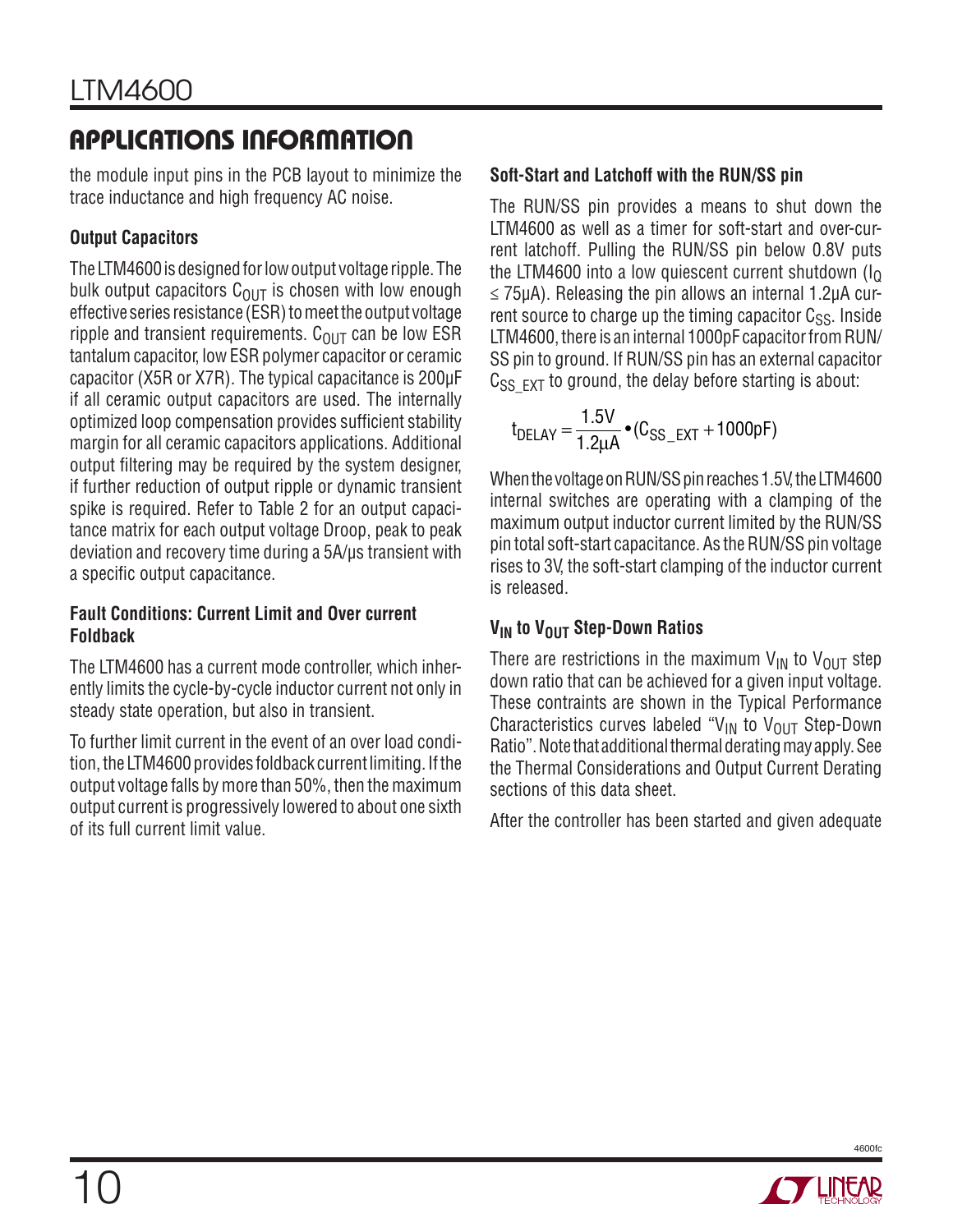#### **Table 2. Output Voltage Response Versus Component Matrix (Refer to Figure 18)**

#### **TYPICAL MEASURED VALUES**

| $C_{\text{OUT1}}$ vendors | <b>PART NUMBER</b>              | C <sub>out2</sub> VENDORS | <b>PART NUMBER</b>        |  |  |  |  |  |  |  |
|---------------------------|---------------------------------|---------------------------|---------------------------|--|--|--|--|--|--|--|
| <b>TDK</b>                | C4532X5R0J107MZ (100µF,6.3V)    | SANYO POSCAP              | 6TPE330MIL (330µF, 6.3V)  |  |  |  |  |  |  |  |
| TAIYO YUDEN               | JMK432BJ107MU-T ( 100µF, 6.3V)  | SANYO POSCAP              | 2R5TPE470M9 (470µF, 2.5V) |  |  |  |  |  |  |  |
| TAIYO YUDEN               | JMK316BJ226ML-T501 (22µF, 6.3V) | SANYO POSCAP              | 4TPE470MCL (470µF, 4V)    |  |  |  |  |  |  |  |

| <b>VOUT</b><br>(V) | $C_{IN}$<br>(CERAMIC)   | $C_{IN}$<br>(BULK) | C <sub>OUT1</sub><br>(CERAMIC) | C <sub>OUT2</sub><br>(BULK) | C <sub>COMP</sub> | C3                 | <b>V<sub>IN</sub></b><br>(V) | <b>DROOP</b><br>(mV) | <b>PEAK TO PEAK</b><br>(mV) | <b>RECOVERY TIME</b><br>$(\mu s)$ | <b>LOAD STEP</b><br>$(A/\mu s)$ |
|--------------------|-------------------------|--------------------|--------------------------------|-----------------------------|-------------------|--------------------|------------------------------|----------------------|-----------------------------|-----------------------------------|---------------------------------|
| 1.2                | $2 \times 10$ µF 25V    | 150µF 35V          | $3 \times 22 \mu F 6.3 V$      | 470µF 4V                    | <b>NONE</b>       | 100pF              | 5                            | 35                   | 68                          | 25                                | 5                               |
| 1.2                | $2 \times 10$ µF 25V    | 150µF 35V          | $1 \times 100$ µF 6.3V         | 470µF 2.5V                  | <b>NONE</b>       | 100pF              | 5                            | 35                   | 70                          | 20                                | 5                               |
| 1.2                | $2 \times 10$ µF 25V    | 150µF 35V          | $2 \times 100 \mu F 6.3 V$     | 330µF 6.3V                  | <b>NONE</b>       | 100pF              | 5                            | 40                   | 80                          | 20                                | 5                               |
| 1.2                | $2 \times 10$ µF 25V    | 150uF 35V          | $4 \times 100$ µF 6.3V         | <b>NONE</b>                 | <b>NONE</b>       | 100pF              | 5                            | 49                   | 98                          | 20                                | 5                               |
| 1.2                | $2 \times 10$ µF 25V    | 150µF 35V          | $3 \times 22 \mu F 6.3 V$      | 470µF 4V                    | <b>NONE</b>       | 100pF              | 12                           | 35                   | 68                          | 25                                | 5                               |
| 1.2                | $2 \times 10$ µF 25V    | 150µF 35V          | $1 \times 100$ µF 6.3V         | 470µF 2.5V                  | <b>NONE</b>       | 100pF              | 12                           | 35                   | 70                          | 20                                | 5                               |
| 1.2                | $2 \times 10$ µF 25V    | 150µF 35V          | $2 \times 100$ µF 6.3V         | 330µF 6.3V                  | <b>NONE</b>       | 100pF              | 12                           | 40                   | 80                          | 20                                | 5                               |
| 1.2                | $2 \times 10$ µF 25V    | 150µF 35V          | $4 \times 100$ µF 6.3V         | <b>NONE</b>                 | <b>NONE</b>       | 100pF              | 12                           | 49                   | 98                          | 20                                | 5                               |
| 1.5                | $2 \times 10$ µF 25V    | 150µF 35V          | $3 \times 22 \mu F 6.3 V$      | 470µF 4V                    | <b>NONE</b>       | 100pF              | 5                            | 36                   | 75                          | 25                                | 5                               |
| 1.5                | $2 \times 10$ µF 25V    | 150µF 35V          | $1 \times 100$ µF 6.3V         | 470µF 2.5V                  | <b>NONE</b>       | 100pF              | 5                            | 37                   | 79                          | 20                                | 5                               |
| 1.5                | $2 \times 10$ µF 25V    | 150µF 35V          | $2 \times 100$ µF 6.3V         | 330µF 6.3V                  | <b>NONE</b>       | 100pF              | 5                            | 44                   | 84                          | 20                                | 5                               |
| 1.5                | $2 \times 10$ µF 25V    | 150µF 35V          | $4 \times 100$ µF 6.3V         | <b>NONE</b>                 | <b>NONE</b>       | 100pF              | 5                            | 61                   | 118                         | 20                                | 5                               |
| 1.5                | $2 \times 10$ µF 25V    | 150µF 35V          | $3 \times 22 \mu F 6.3 V$      | 470µF 4V                    | <b>NONE</b>       | 100pF              | 12                           | 36                   | 75                          | 25                                | 5                               |
| 1.5                | $2 \times 10$ µF 25V    | 150µF 35V          | $1 \times 100$ µF 6.3V         | 470µF 2.5V                  | <b>NONE</b>       | 100pF              | 12                           | 37                   | 79                          | 20                                | 5                               |
| 1.5                | $2 \times 10$ µF 25V    | 150µF 35V          | $2 \times 100$ µF 6.3V         | 330µF 6.3V                  | <b>NONE</b>       | 100pF              | 12                           | 44                   | 89                          | 20                                | 5                               |
| 1.5                | $2 \times 10$ µF 25V    | 150µF 35V          | $4 \times 100$ µF 6.3V         | <b>NONE</b>                 | <b>NONE</b>       | 100pF              | 12                           | 54                   | 108                         | 20                                | 5                               |
| 1.8                | $2 \times 10$ µF 25V    | 150µF 35V          | $3 \times 22 \mu F 6.3 V$      | 470µF 4V                    | <b>NONE</b>       | 100 <sub>p</sub> F | 5                            | 40                   | 81                          | 30                                | 5                               |
| 1.8                | $2 \times 10$ µF 25V    | 150µF 35V          | $1 \times 100$ µF 6.3V         | 470µF 2.5V                  | <b>NONE</b>       | 100pF              | 5                            | 44                   | 88                          | 20                                | 5                               |
| 1.8                | $2 \times 10$ µF 25V    | 150µF 35V          | $2 \times 100$ µF 6.3V         | 330µF 6.3V                  | <b>NONE</b>       | 100pF              | 5                            | 46                   | 91                          | 20                                | 5                               |
| 1.8                | $2 \times 10$ µF 25V    | 150µF 35V          | $4 \times 100 \mu F 6.3 V$     | <b>NONE</b>                 | <b>NONE</b>       | 100pF              | 5                            | 62                   | 128                         | 20                                | 5                               |
| 1.8                | $2 \times 10$ µF 25V    | 150µF 35V          | $3 \times 22 \mu F 6.3 V$      | 470µF 4V                    | <b>NONE</b>       | 100pF              | 12                           | 40                   | 81                          | 30                                | 5                               |
| 1.8                | $2 \times 10$ µF 25V    | 150µF 35V          | $1 \times 100$ µF 6.3V         | 470µF 2.5V                  | <b>NONE</b>       | 100pF              | 12                           | 44                   | 85                          | 20                                | 5                               |
| 1.8                | $2 \times 10$ µF 25V    | 150µF 35V          | $2 \times 100$ µF 6.3V         | 330µF 6.3V                  | <b>NONE</b>       | 100pF              | 12                           | 44                   | 91                          | 20                                | 5                               |
| 1.8                | $2 \times 10$ µF 25V    | 150µF 35V          | $4 \times 100$ µF 6.3V         | <b>NONE</b>                 | <b>NONE</b>       | 100pF              | 12                           | 62                   | 125                         | 20                                | 5                               |
| 2.5                | $2 \times 10$ µF 25V    | 150µF 35V          | $1 \times 100$ µF 6.3V         | 470µF 4V                    | <b>NONE</b>       | 100pF              | 5                            | 48                   | 103                         | 30                                | 5                               |
| 2.5                | $2 \times 10$ µF 25V    | 150µF 35V          | $2 \times 100$ µF 6.3V         | 330µF 6.3V                  | <b>NONE</b>       | 100pF              | 5                            | 56                   | 113                         | 30                                | 5                               |
| 2.5                | $2 \times 10$ µF 25V    | 150µF 35V          | $3 \times 22 \mu F 6.3 V$      | 470µF 4V                    | <b>NONE</b>       | 100pF              | 5                            | 57                   | 116                         | 30                                | 5                               |
| 2.5                | $2 \times 10$ µF 25V    | 150µF 35V          | $4 \times 100$ µF 6.3V         | <b>NONE</b>                 | <b>NONE</b>       | 100pF              | 5                            | 60                   | 115                         | 25                                | 5                               |
| 2.5                | $2 \times 10$ µF 25V    | 150µF 35V          | $1 \times 100$ µF 6.3V         | 470µF 4V                    | <b>NONE</b>       | 100pF              | 12                           | 48                   | 103                         | 30                                | 5                               |
| 2.5                | $2 \times 10$ µF 25V    | 150µF 35V          | $3 \times 22 \mu F 6.3 V$      | 470µF 4V                    | <b>NONE</b>       | 100pF              | 12                           | 51                   | 102                         | 30                                | 5                               |
| 2.5                | $2 \times 10$ µF 25V    | 150µF 35V          | $2 \times 100$ µF 6.3V         | 330µF 6.3V                  | <b>NONE</b>       | 100pF              | 12                           | 56                   | 113                         | 30                                | 5                               |
| 2.5                | $2 \times 10$ µF 25V    | 150µF 35V          | $4 \times 100$ µF 6.3V         | <b>NONE</b>                 | <b>NONE</b>       | 100pF              | 12                           | 70                   | 159                         | 25                                | 5                               |
| 3.3                | $2 \times 10$ µF 25V    | 150µF 35V          | $2 \times 100$ µF 6.3V         | 330µF 6.3V                  | <b>NONE</b>       | 100pF              | 7                            | 64                   | 126                         | 30                                | 5                               |
| 3.3                | $2 \times 10$ µF 25V    | 150µF 35V          | $1 \times 100$ µF 6.3V         | 470µF 4V                    | <b>NONE</b>       | 100pF              | 7                            | 66                   | 132                         | 30                                | 5                               |
| 3.3                | $2 \times 10$ µF 25V    | 150µF 35V          | $3 \times 22 \mu F 6.3 V$      | 470µF 4V                    | <b>NONE</b>       | 100pF              | $\overline{I}$               | 82                   | 166                         | 35                                | 5                               |
| $3.3\,$            | $2 \times 10 \mu F$ 25V | 150µF 35V          | $4\times100$ µF 6.3V           | NONE                        | NONE              | 100pF              | $\sqrt{7}$                   | 100                  | 200                         | 25                                | 5                               |
| 3.3                | $2 \times 10$ µF 25V    | 150µF 35V          | $1 \times 100$ µF 6.3V         | 470µF 4V                    | NONE              | 100pF              | 12                           | 52                   | 106                         | 30                                | 5                               |
| 3.3                | $2 \times 10$ µF 25V    | 150µF 35V          | $3 \times 22 \mu F 6.3 V$      | 470µF 4V                    | <b>NONE</b>       | 100pF              | 12                           | 64                   | 129                         | 35                                | 5                               |
| 3.3                | $2 \times 10$ µF 25V    | 150µF 35V          | $2 \times 100$ µF 6.3V         | 330µF 6.3V                  | <b>NONE</b>       | 100pF              | 12                           | 64                   | 126                         | 30                                | 5                               |
| 3.3                | $2 \times 10$ µF 25V    | 150µF 35V          | $4 \times 100$ µF 6.3V         | <b>NONE</b>                 | <b>NONE</b>       | 100pF              | 12                           | 76                   | 144                         | 25                                | 5                               |
| 5                  | $2 \times 10$ µF 25V    | 150µF 35V          | $4 \times 100$ µF 6.3V         | <b>NONE</b>                 | <b>NONE</b>       | 100pF              | 15                           | 188                  | 375                         | 25                                | 5                               |
| 5                  | $2 \times 10$ µF 25V    | 150µF 35V          | $4 \times 100$ µF 6.3V         | <b>NONE</b>                 | <b>NONE</b>       | 100pF              | 20                           | 159                  | 320                         | 25                                | 5                               |



11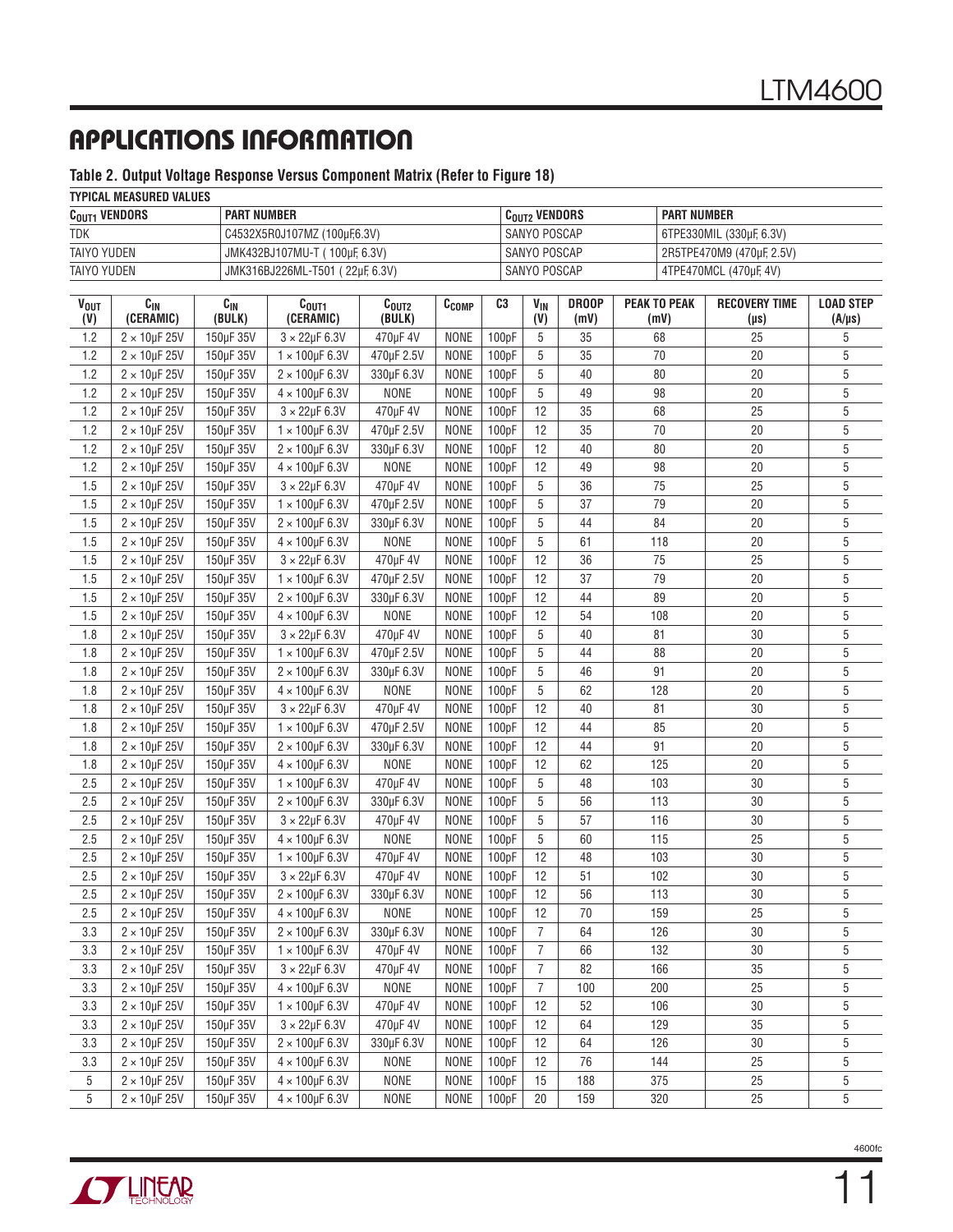time to charge up the output capacitor,  $C_{SS}$  is used as a short-circuit timer. After the RUN/SS pin charges above 4V, if the output voltage falls below 75% of its regulated value, then a short-circuit fault is assumed. A 1.8μA current then begins discharging  $C_{SS}$ . If the fault condition persists until the RUN/SS pin drops to 3.5V, then the controller turns off both power MOSFETs, shutting down the converter permanently. The RUN/SS pin must be actively pulled down to ground in order to restart operation.

The over-current protection timer requires the soft-start timing capacitor  $C_{SS}$  be made large enough to quarantee that the output is in regulation by the time  $C_{SS}$  has reached the 4V threshold. In general, this will depend upon the size of the output capacitance, output voltage and load current characteristic. A minimum external soft-start capacitor can be estimated from:

 $C_{SS FXT}$  + 1000pF >  $C_{OUT}$  •  $V_{OUT}$  (10<sup>-3</sup> [F /  $V_S$ ])

Generally  $0.1 \mu F$  is more than sufficient.

Since the load current is already limited by the current mode control and current foldback circuitry during a shortcircuit, over-current latchoff operation is NOT always needed or desired, especially if the output has a large amount of capacitance or the load draws huge currents during start up. The latchoff feature can be overridden by a pull-up current greater than 5μA but less than 80μA to the RUN/SS pin. The additional currents prevents the discharge of  $C_{SS}$  during a fault and also shortens the softstart period. Using a resistor from RUN/SS pin to  $V_{IN}$  is a simple solution to defeat latchoff. Any pull-up network must be able to maintain RUN/SS above 4V maximum latchoff threshold and overcome the 4μA maximum discharge current. Figure 3 shows a conceptual drawing of  $V_{\text{RUN}}$  during startup and short circuit.



**Figure 3. RUN/SS Pin Voltage During Startup and Short-Circuit Protection**



**Figure 4. Defeat Short-Circuit Latchoff with a Pull-Up Resistor to V<sub>IN</sub>** 

### **Enable**

The RUN/SS pin can be driven from logic as shown in Figure 5. This function allows the LTM4600 to be turned on or off remotely. The  $\overline{ON}$  signal can also control the sequence of the output voltage.



**Figure 5. Enable Circuit with External Logic**



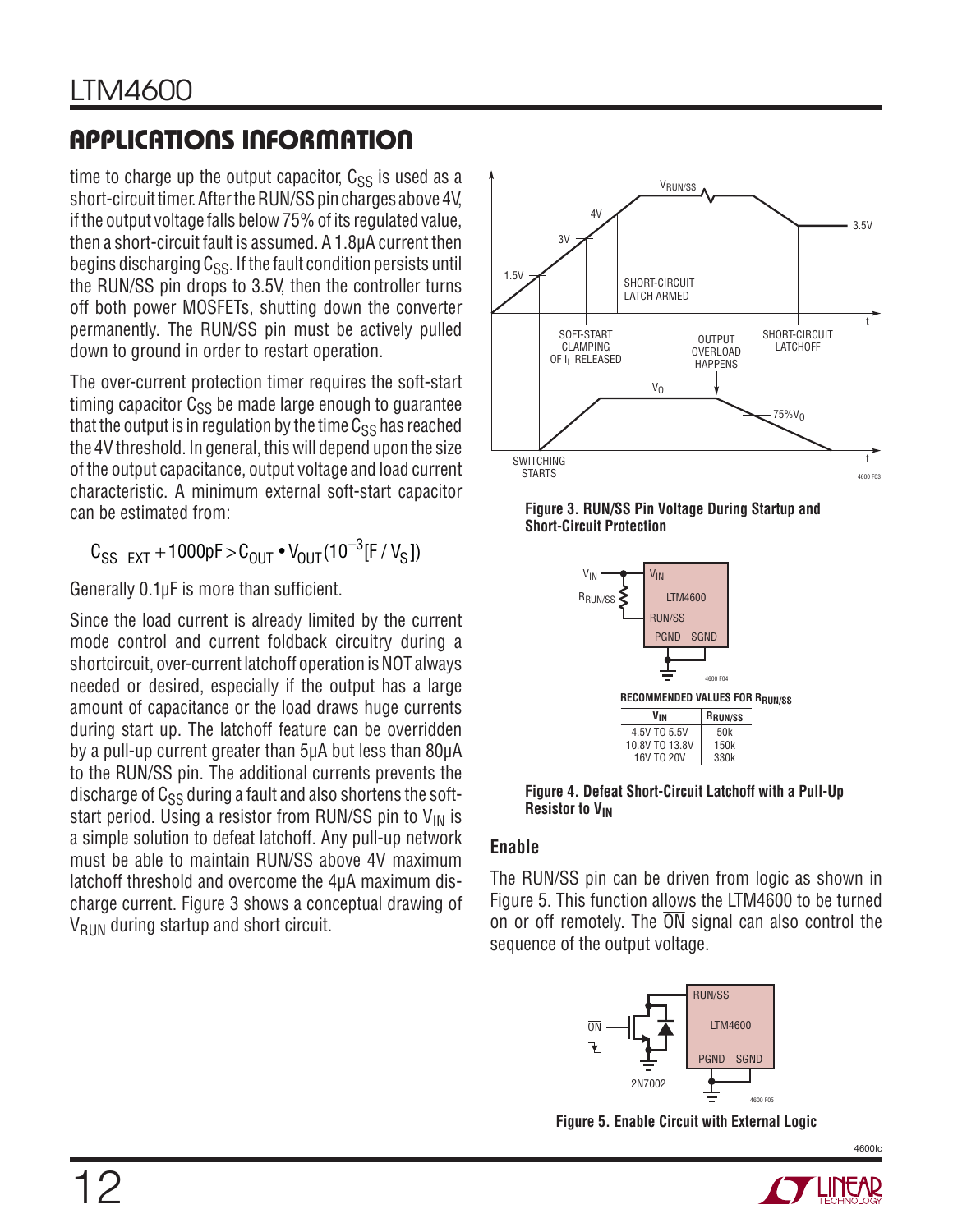### **Output Voltage Tracking**

For the applications that require output voltage tracking, several LTM4600 modules can be programmed by the power supply tracking controller such as the LTC2923. Figure 6 shows a typical schematic with LTC2923. Coincident, ratiometric and offset tracking for  $V<sub>0</sub>$  rising and falling can be implemented with different sets of resistor values. See the LTC2923 data sheet for more details.



**Figure 6. Output Voltage Tracking with the LTC2923 Controller**

### **EXTV<sub>CC</sub>** Connection

An internal low dropout regulator produces an internal 5V supply that powers the control circuitry and FET drivers. Therefore, if the system does not have a 5V power rail, the LTM4600 can be directly powered by  $V_{IN}$ . The gate driver current through LDO is about 18mA. The internal LDO power dissipation can be calculated as:

 $P_{LDO-LOS} = 18mA \cdot (V_{IN} - 5V)$ 

The LTM4600 also provides an external gate driver voltage pin  $EXTV_{CC}$ . If there is a 5V rail in the system, it is recommended to connect  $EXTV_{CC}$  pin to the external 5V rail. Whenever the EXTV<sub>CC</sub> pin is above 4.7V, the internal 5V LDO is shut off and an internal 50mA P-channel switch connects the  $\text{EXTV}_{\text{CC}}$  to internal 5V. Internal 5V is supplied from  $EXTV_{CC}$  until this pin drops below 4.5V. Do not apply more than 6V to the  $EXTV_{CC}$  pin and ensure that  $EXTV_{CC}$  $V_{\text{IN}}$ . The following list summaries the possible connections for  $EXTV_{CC}$ :

1. EXTV $_{CC}$  grounded. Internal 5V LDO is always powered from the internal 5V regulator.

2. EXTV $_{\text{CC}}$  connected to an external supply. Internal LDO is shut off. A high efficiency supply compatible with the MOSFET gate drive requirements (typically 5V) can improve overall efficiency. With this connection, it is always required that the  $EXTV_{CC}$  voltage can not be higher than V<sub>IN</sub> pin voltage.

### **Discontinuous Operation and FCB Pin**

The FCB pin determines whether the internal bottom MOSFET remains on when the inductor current reverses. There is an internal 4.75k pull-down resistor connecting this pin to ground. The default light load operation mode is forced continuous (PWM) current mode. This mode provides minimum output voltage ripple.

In the application where the light load efficiency is important, tying the FCB pin above 0.6V threshold enables discontinuous operation where the bottom MOSFET turns off when inductor current reverses. Therefore, the conduction loss is minimized and light load efficiency is improved. The penalty is that the controller may skip cycle and the output voltage ripple increases at light load.

### **Paralleling Operation with Load Sharing**

Two or more LTM4600 modules can be paralleled to provide higher than 10A output current. Figure 7 shows the necessary interconnection between two paralleled modules. The OPTI-LOOP® current mode control ensures good current sharing among modules to balance the thermal stress. The new feedback equation for two or more LTM4600s in parallel is:

$$
V_{OUT} = 0.6 \text{V} \cdot \frac{100 \text{k}}{N} + R_{SET}
$$

where N is the number of LTM4600s in parallel.

OPTI-LOOP is a registered trademark of Linear Technology Corporation.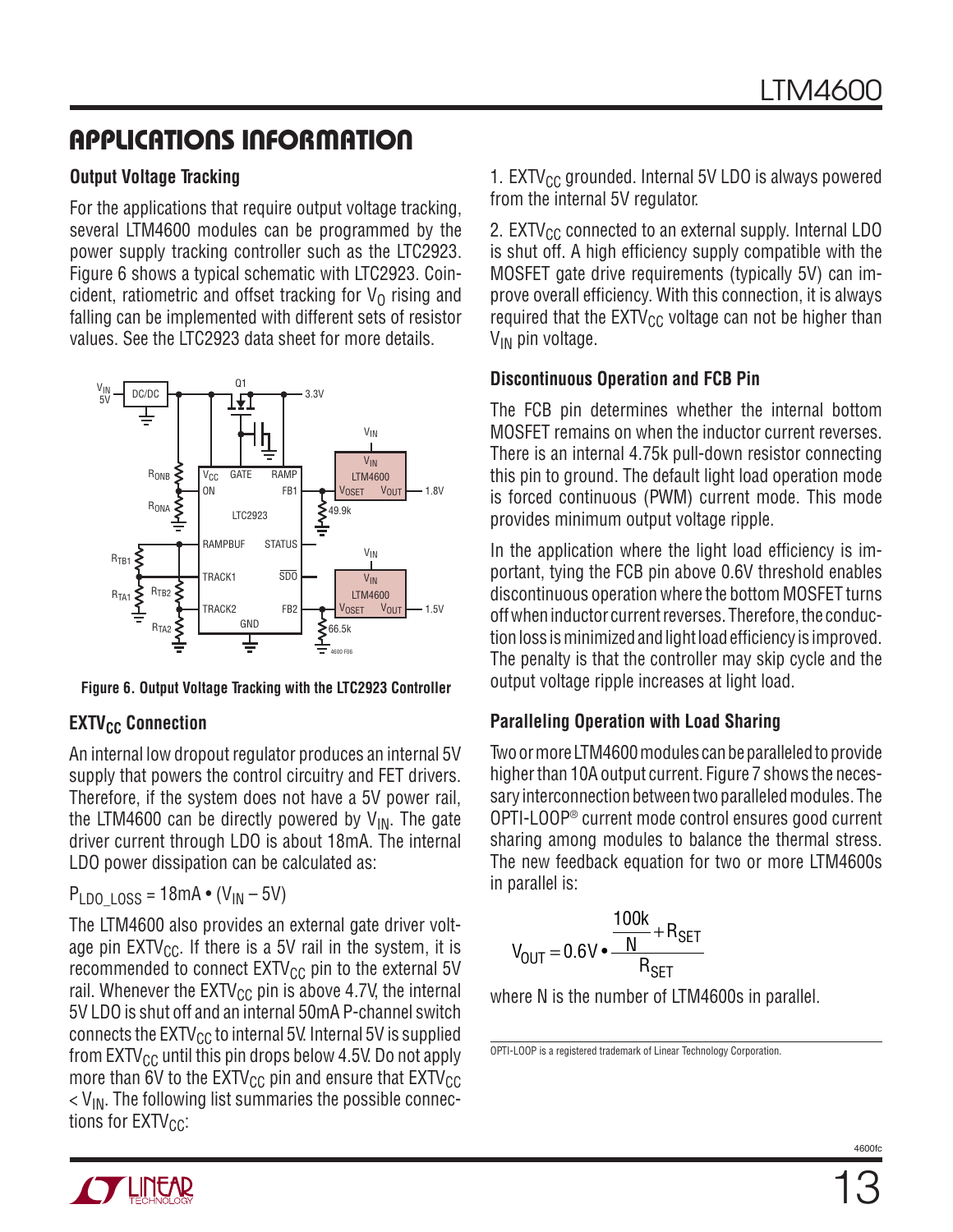

**Figure 7. Parallel Two μModules with Load Sharing**

### **Thermal Considerations and Output Current Derating**

The power loss curves in Figures 8 and 13 can be used in coordination with the load current derating curves in Figures 9 to 12, and Figures 14 to 15 for calculating an approximate  $\theta_{JA}$  for the module with various heatsinking methods. Thermal models are derived from several

temperature measurements at the bench, and thermal modeling analysis. Application Note 103 provides a detailed explanation of the analysis for the thermal models, and the derating curves. Tables 3 and 4 provide a summary of the equivalent  $\theta_{JA}$  for the noted conditions. These equivalent  $\theta$ <sub>JA</sub> parameters are correlated to the measured values, and improve with air-flow. The case temperature is maintained at 100°C or below for the derating curves. This allows for 4W maximum power dissipation in the total module with top and bottom heatsinking, and 2W power dissipation through the top of the module with an approximate  $\theta_{\text{JC}}$ between 6°C/W to 9°C/W. This equates to a total of 124°C at the junction of the device.

### **Safety Considerations**

The LTM4600 modules do not provide isolation from  $V_{IN}$  to  $V_{\text{OUT}}$ . There is no internal fuse. If required, a slow blow fuse with a rating twice the maximum input current should be provided to protect each unit from catastrophic failure.

| $1.4.410$ $0.1101$ $0.1010$ |              |                         |                |                     |                      |
|-----------------------------|--------------|-------------------------|----------------|---------------------|----------------------|
| <b>DERATING CURVE</b>       | $V_{IN} (V)$ | <b>POWER LOSS CURVE</b> | AIR FLOW (LFM) | <b>HEATSINK</b>     | $\theta_{JA}$ (°C/W) |
| Figures 9, 11               | 5, 12        | Figure 8                |                | None                | 15.2                 |
| Figures 9, 11               | 5, 12        | Figure 8                | 200            | None                | 14                   |
| Figures 9, 11               | 5.12         | Figure 8                | 400            | None                | 12                   |
| <b>Figures 10, 12</b>       | 5.12         | Figure 8                |                | <b>BGA Heatsink</b> | 13.9                 |
| <b>Figures 10, 12</b>       | 5, 12        | Figure 8                | 200            | <b>BGA Heatsink</b> | 11.3                 |
| <b>Figures 10, 12</b>       | 5, 12        | Figure 8                | 400            | <b>BGA Heatsink</b> | 10.25                |

**Table 4. 3.3V Output**

**Table 3. 1.5V Output**

| <b>DERATING CURVE</b> | $V_{IN} (V)$ | <b>POWER LOSS CURVE</b> | AIR FLOW (LFM) | <b>HEATSINK</b>     | $\theta_{JA}$ (°C/W) |
|-----------------------|--------------|-------------------------|----------------|---------------------|----------------------|
| Figure 14             | 12           | Figure 13               |                | None                | 15.2                 |
| Figure 14             | 12           | Figure 13               | 200            | None                | 14.6                 |
| Figure 14             | 12           | Figure 13               | 400            | None                | 13.4                 |
| Figure 15             | 12           | Figure 13               |                | <b>BGA Heatsink</b> | 13.9                 |
| Figure 15             | 12           | Figure 13               | 200            | <b>BGA Heatsink</b> | 11.1                 |
| Figure 15             | 12           | Figure 13               | 400            | <b>BGA Heatsink</b> | 10.5                 |

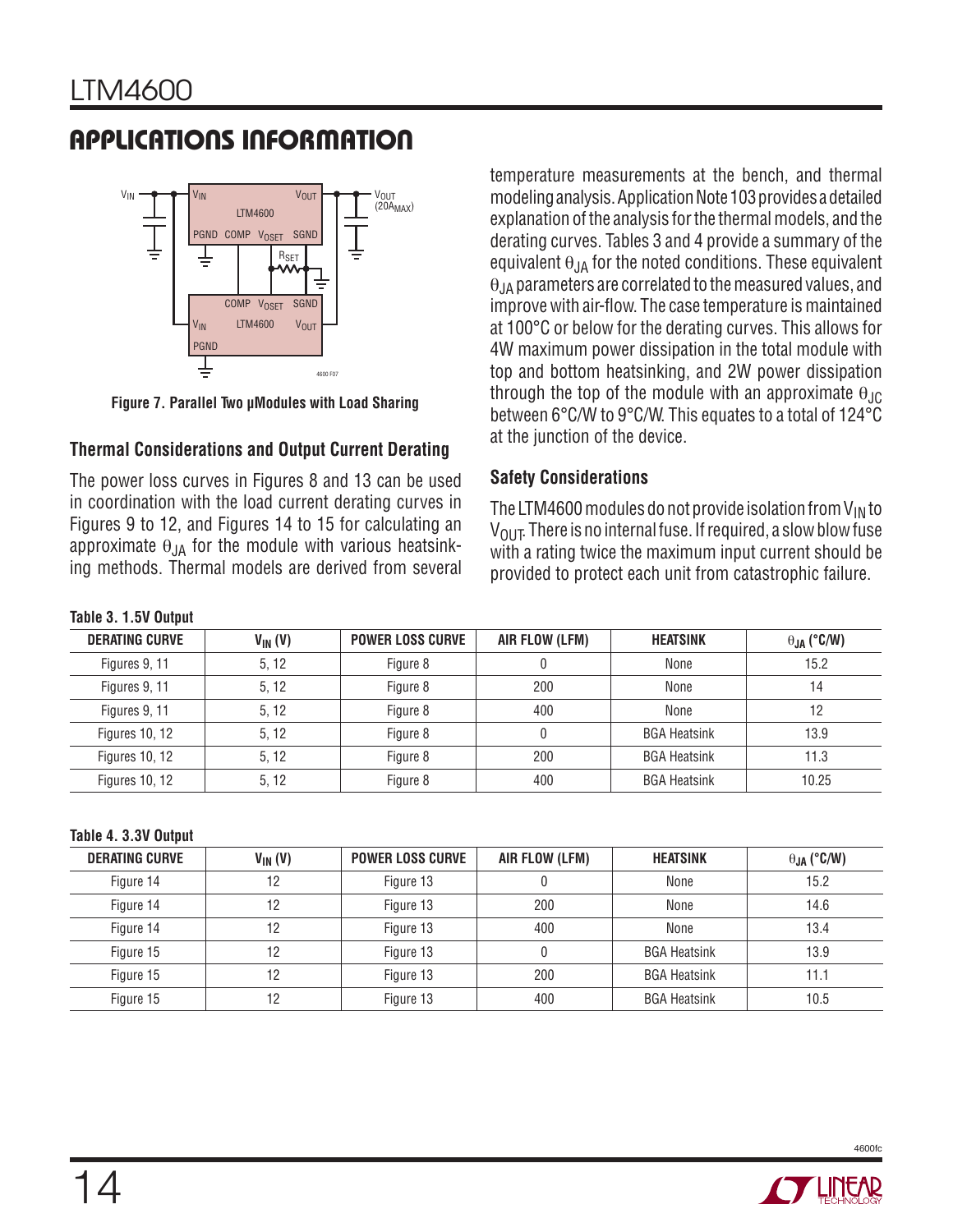





Figure 8. Power Loss vs Load Current **Figure 9. No Heatsink** Figure 10. BGA Heatsink



**CYLINEAR** 











**Figure 14. No Heatsink Figure 15. BGA Heatsink**

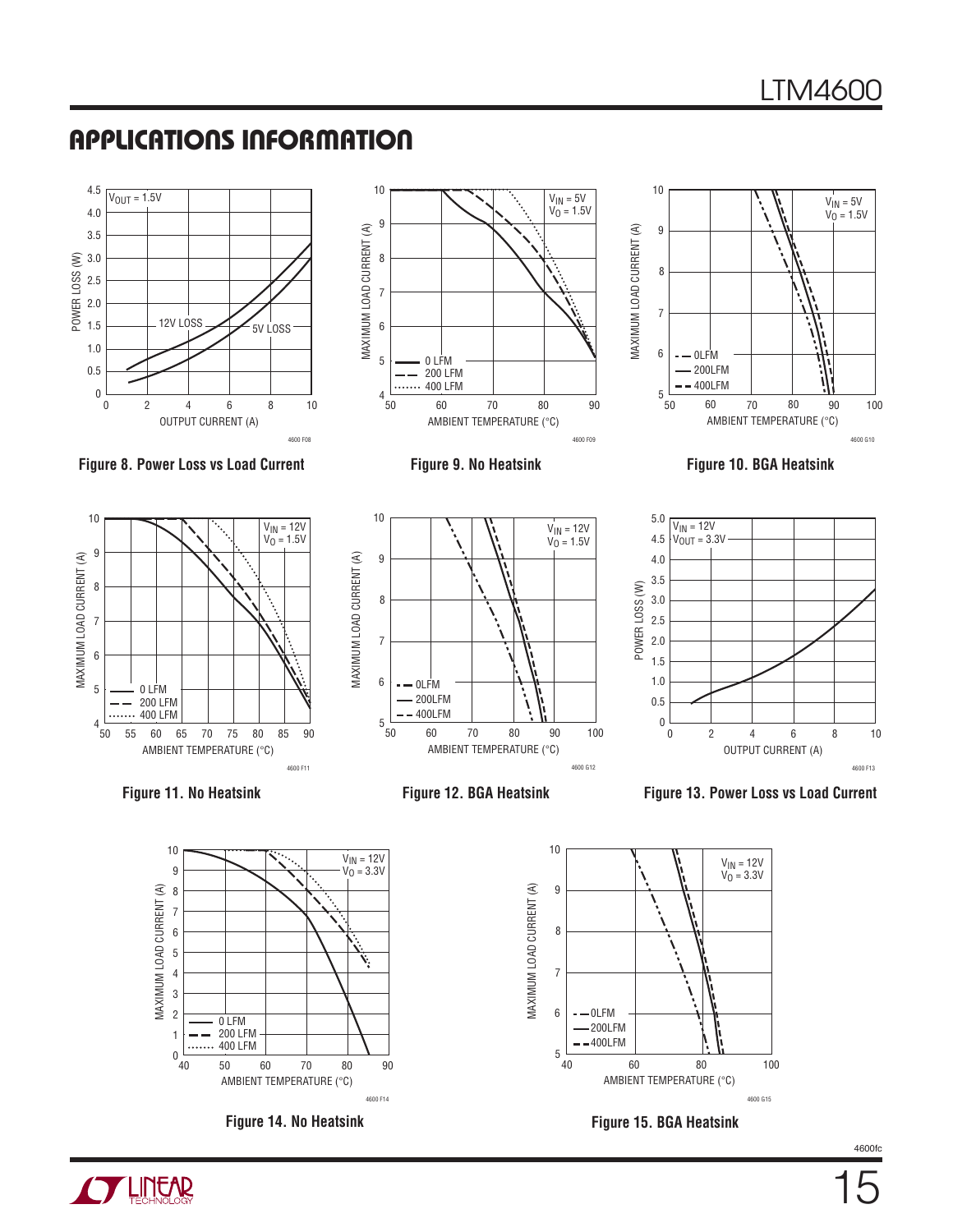### **Layout Checklist/Example**

The high integration of the LTM4600 makes the PCB board layout very simple and easy. However, to optimize its electrical and thermal performance, some layout considerations are still necessary.

- Use large PCB copper areas for high current path, including  $V_{IN}$ , PGND and  $V_{OUT}$ . It helps to minimize the PCB conduction loss and thermal stress
- Place high frequency ceramic input and output capacitors next to the  $V_{IN}$ , PGND and  $V_{OUT}$  pins to minimize high frequency noise
- Place a dedicated power ground layer underneath the unit
- To minimize the via conduction loss and reduce module thermal stress, use multiple vias for interconnection between top layer and other power layers
- Do not put a via directly on pad unless it is capped
- Use a separated SGND ground copper area for components connected to signal pins. Connect the SGND to PGND underneath the unit

Figure 16 gives a good example of the recommended layout.

### **LTM4600 Frequency Adjustment**

The LTM4600 is designed to typically operate at 850kHz across most input and output conditions. The control architecture is constant on time valley mode current control. The  $f_{AD,J}$  pin is typically left open or decoupled with an optional 1000pF capacitor. The switching frequency has been optimized to maintain constant output ripple over the operating conditions. The equations for setting the operating frequency are set around a programmable constant on time. This on time is developed by a programmable current into an on board 10pF capacitor that establishes a ramp that is compared to a voltage threshold equal to the output voltage up to a 2.4V clamp. This  $I_{ON}$  current is equal to:  $I_{\text{ON}} = (V_{\text{IN}} - 0.7V)/110k$ , with the 110k onboard resistor from  $V_{IN}$  to f<sub>ADJ</sub>. The on time is equal to  $t_{ON} = (V_{OUT}/I_{ON})$ • 10pF and  $t_{OFF} = t_s - t_{ON}$ . The frequency is equal to: Freq. =  $DC/t_{ON}$ . The I<sub>ON</sub> current is proportional to V<sub>IN</sub>, and the regulator duty cycle is inversely proportional to  $V_{IN}$ , therefore the step-down regulator will remain relatively constant frequency as the duty cycle adjustment takes place with lowering  $V_{IN}$ . The on time is proportional to  $V_{OUT}$  up to a 2.4V clamp. This will hold frequency relatively constant with different output voltages up to 2.4V. The regulator switching period is comprised of the on time and off time as depicted in Figure 17.



**Figure 16. Recommended PCB Layout**

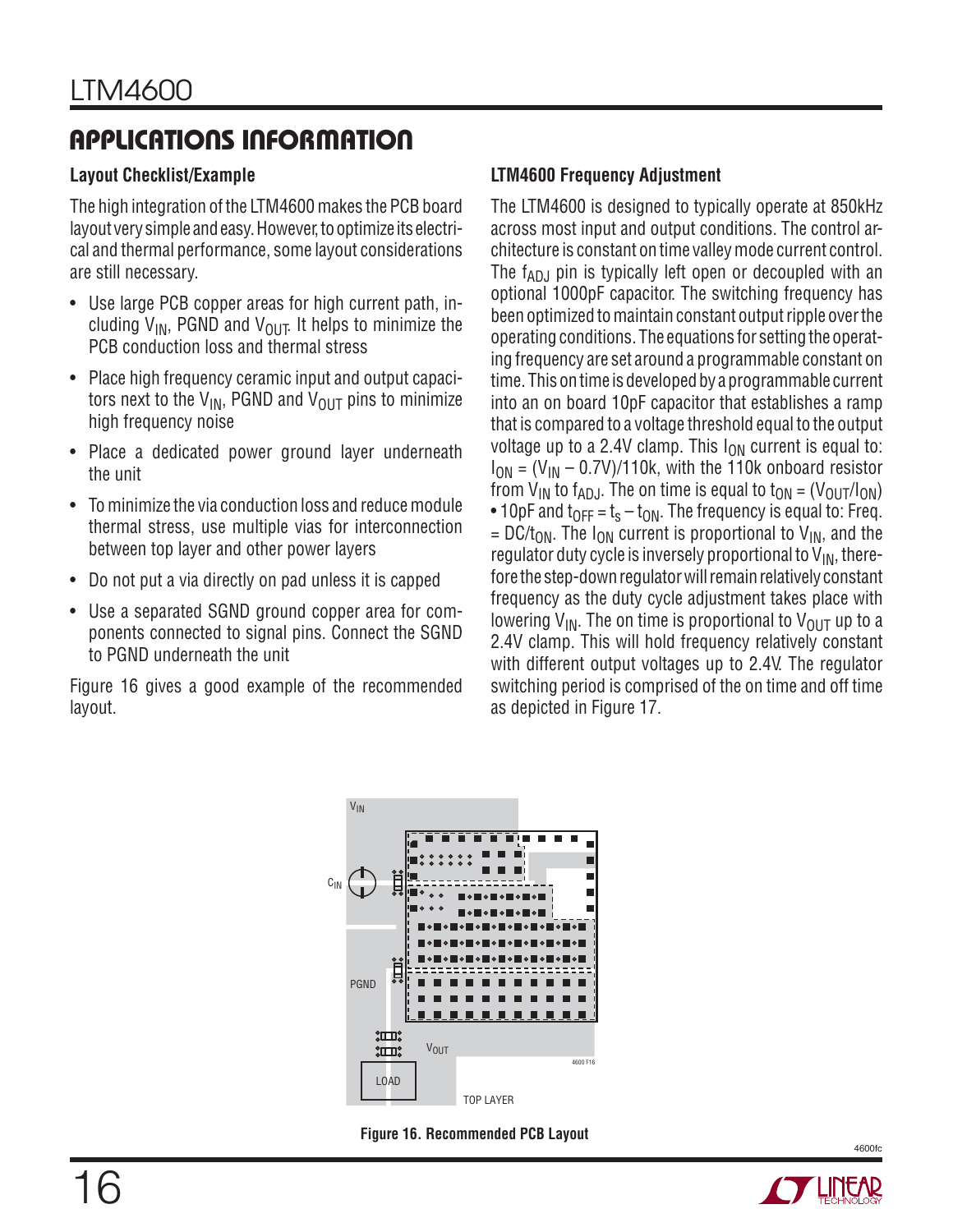

**Figure 17. LTM4600 Switching Period**

The LTM4600 has a minimum ( $t_{\text{ON}}$ ) on time of 100 nanoseconds and a minimum ( $t_{\text{OFF}}$ ) off time of 400 nanoseconds. The 2.4V clamp on the ramp threshold as a function of  $V_{\text{OUT}}$  will cause the switching frequency to increase by the ratio of  $V_{\text{OUT}}/2.4V$  for 3.3V and 5V outputs. This is due to the fact the on time will not increase as  $V_{\text{OUT}}$  increases past 2.4V. Therefore, if the nominal switching frequency is 850kHz, then the switching frequency will increase to ~1.2MHz for 3.3V, and ~1.7MHz for 5V outputs due to Frequency = (DC/t<sub>ON</sub>) When the switching frequency increases to 1.2MHz, then the time period  $t<sub>S</sub>$  is reduced to ~833 nanoseconds and at 1.7MHz the switching period reduces to ~588 nanoseconds. When higher duty cycle conversions like 5V to 3.3V and 12V to 5V need to be accommodated, then the switching frequency can be lowered to alleviate the violation of the 400ns minimum off time. Since the total switching period is  $t_S = t_{ON} + t_{OFF}$ ,  $t_{\text{OFF}}$  will be below the 400ns minimum off time. A resistor from the  $f_{AD,I}$  pin to ground can shunt current away from the on time generator, thus allowing for a longer on time and a lower switching frequency. 12V to 5V and 5V to 3.3V derivations are explained in the data sheet to lower switching frequency and accommodate these step-down conversions.

Equations for setting frequency for 12V to 5V:

 $I_{ON} = (V_{IN} - 0.7V)/110k$ ;  $I_{ON} = 103 \mu A$ 

frequency =  $(I_{ON}/[2.4V \cdot 10pF]) \cdot DC = 1.79MHz$ ;  $DC =$  duty cycle, duty cycle is  $(V_{OUT}/V_{IN})$ 

 $t_S = t_{ON} + t_{OFF}$ ,  $t_{ON} =$  on-time,  $t_{OFF} =$  off-time of the switching period;  $t<sub>S</sub> = 1$ /frequency

 $t_{\text{OFF}}$  must be greater than 400ns, or  $t_{\text{S}} - t_{\text{ON}} > 400$ ns.

 $t_{ON} = DC \cdot t_S$ 

1MHz frequency or 1μs period is chosen for 12V to 5V.

 $t_{ON} = 0.41 \cdot 1 \text{ }\circ \text{ } \leq 410 \text{ns}$ 

 $t_{\text{OFF}}$  = 1us – 410ns  $\approx$  590ns

 $t_{ON}$  and  $t_{OFF}$  are above the minimums with adequate guard band.

Using the frequency =  $(I_{ON}/[2.4V \cdot 10pF]) \cdot DC$ , solve for  $I_{ON} = (1 MHz \cdot 2.4 V \cdot 10pF) \cdot (1/0.41) \approx 58 \mu A$ .  $I_{ON}$  current calculated from 12V input was 103μA, so a resistor from  $f_{AD,J}$  to ground = (0.7V/15k) = 46μA. 103μA – 46μA =  $57\mu$ A, sets the adequate  $I_{ON}$  current for proper frequency range for the higher duty cycle conversion of 12V to 5V. Input voltage range is limited to 9V to 16V. Higher input voltages can be used without the 15 $k$  on  $f_{ADJ}$ . The inductor ripple current gets too high above 16V, and the 400ns minimum off-time is limited below 9V.

Equations for setting frequency for 5V to 3.3V:

 $I_{ON} = (V_{IN} - 0.7V)/110k$ ;  $I_{ON} = 39 \mu A$ 

frequency =  $(I_{ON}/[2.4V \cdot 10pF]) \cdot DC = 1.07MHz;$  $DC =$  duty cycle, duty cycle is  $(V_{OUT}/V_{IN})$ 

 $t_S = t_{ON} + t_{OFF}$ ,  $t_{ON} = DC \cdot t_S$ ,  $t_{OFF} = off-time$  of the switching period;  $t_s = 1$ /frequency

 $t_{OFF}$  must be greater than 400ns, or  $t_S - t_{ON} > 400$ ns.

The ~450kHz frequency or 2.22μs period is chosen for 5V to 3.3V. Frequency range is about 450kHz to 650kHz from 4.5V to 7V input.

 $t_{ON} = 0.66 \cdot 2.22 \mu s \approx 1.46 \mu s$ 

 $t_{\text{OFF}} = 2.22 \mu s - 1.46 \mu s \approx 760 \text{ns}$ 

 $t_{ON}$  and  $t_{OFF}$  are above the minimums with adequate guard band.

Using the frequency =  $(I_{ON}/[2.4V \cdot 10pF]) \cdot DC$ , solve for  $I_{ON} = (450kHz \cdot 2.4V \cdot 10pF) \cdot (1/0.66) \approx 16\mu A$ .  $I_{ON}$  current calculated from 5V input was  $39\mu$ A, so a resistor from  $f_{AD,I}$ to ground = (0.7V/30.1k) = 23μA. 39μA – 23μA = 16μA, sets the adequate  $I_{ON}$  current for proper frequency range for the higher duty cycle conversion of 5V to 3.3V. Input voltage range is limited to 4.5V to 7V. Higher input voltages can be used without the 30.1k on  $f_{ADJ}$ . The inductor ripple current gets too high above 7V, and the 400ns minimum off-time is limited below 4.5V.

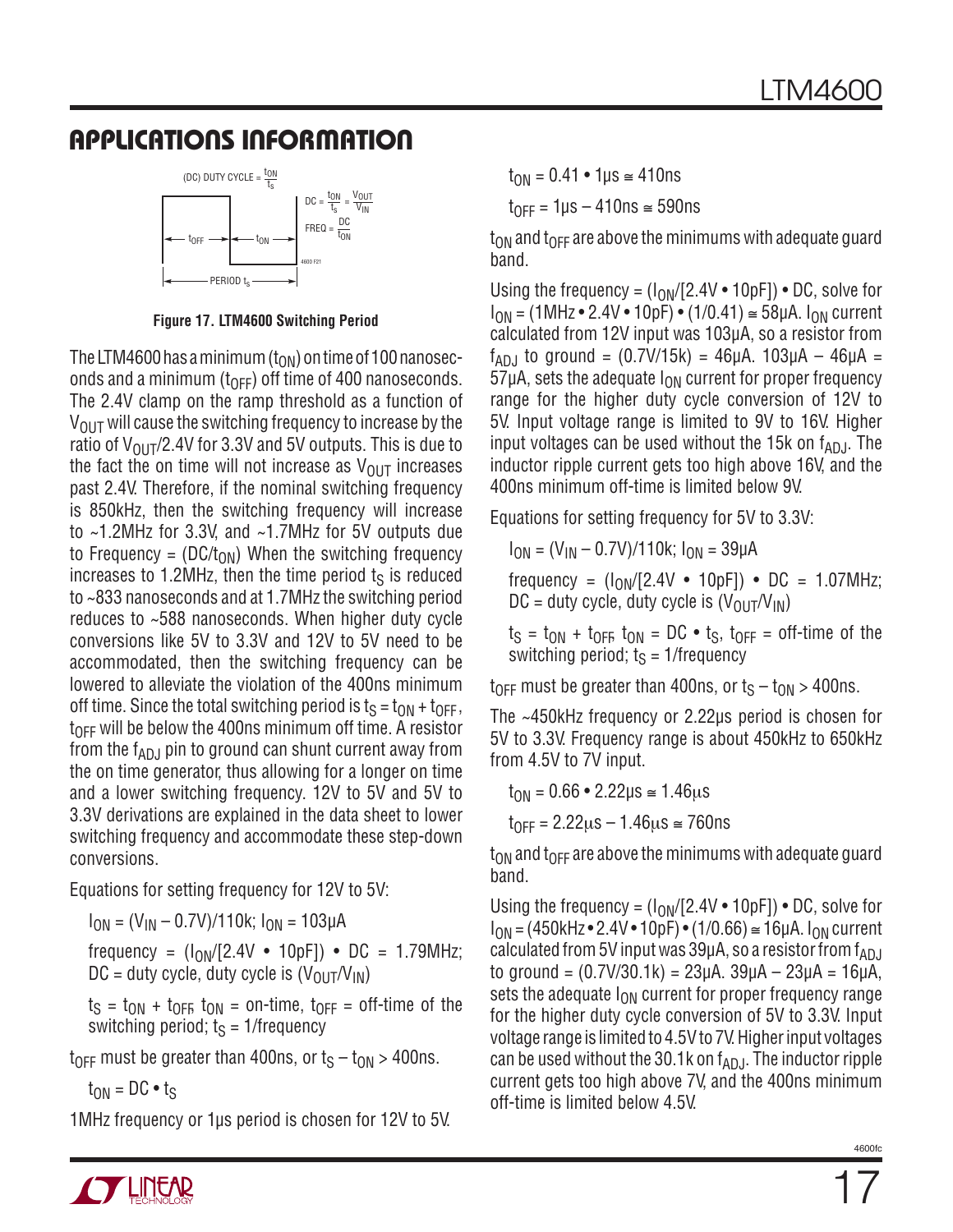

**5V to 3.3V at 8A**

**12V to 5V at 8A**



**VIN to VOUT Step-Down Ratio for 12VIN to 5VOUT and 5VIN to 3.3VOUT**



**STARTED BY LINEAR**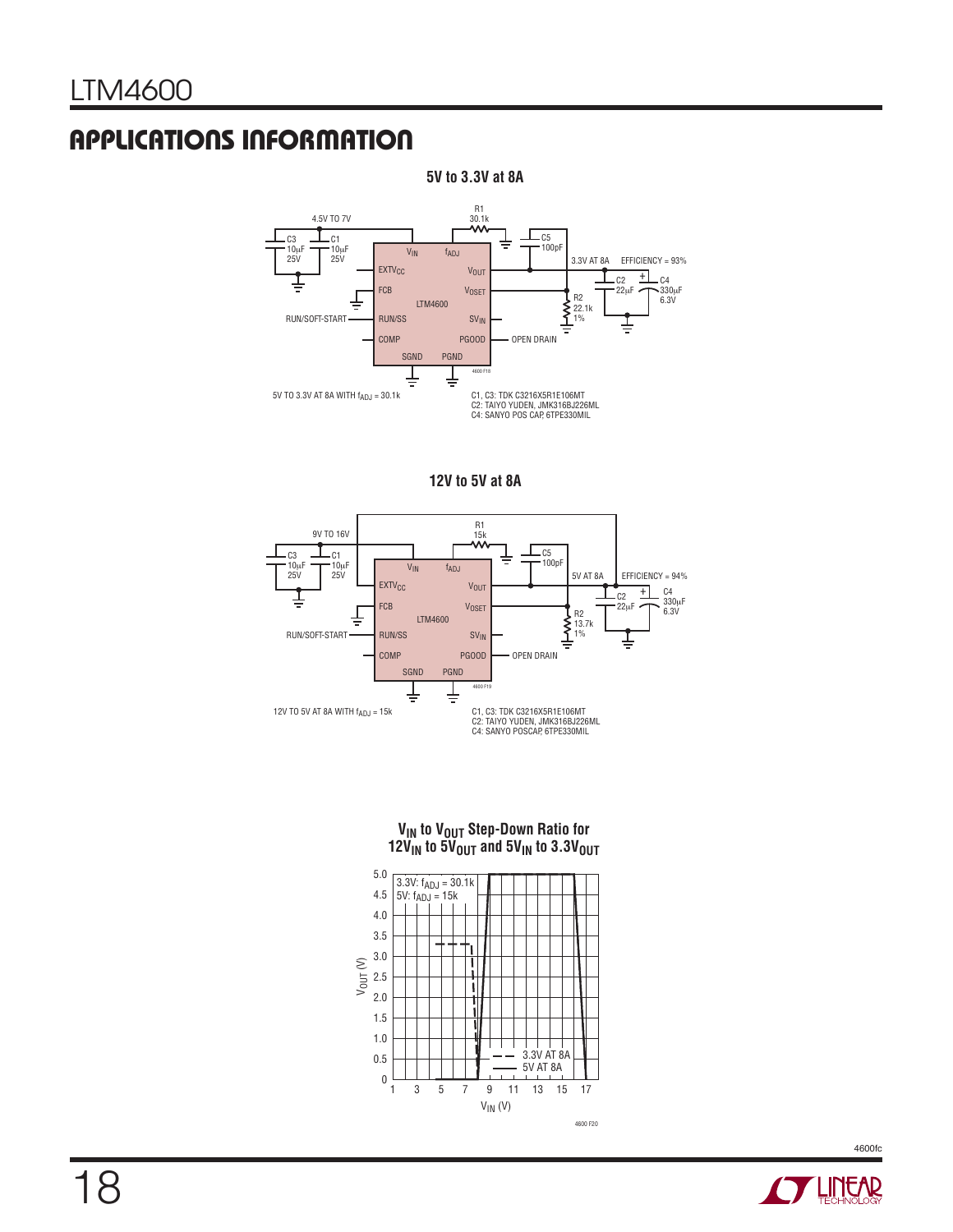### **TYPICAL APPLICATION**



**Figure 18. Typical Application, 5V to 20V Input, 0.6V to 5V Output, 10A Max**

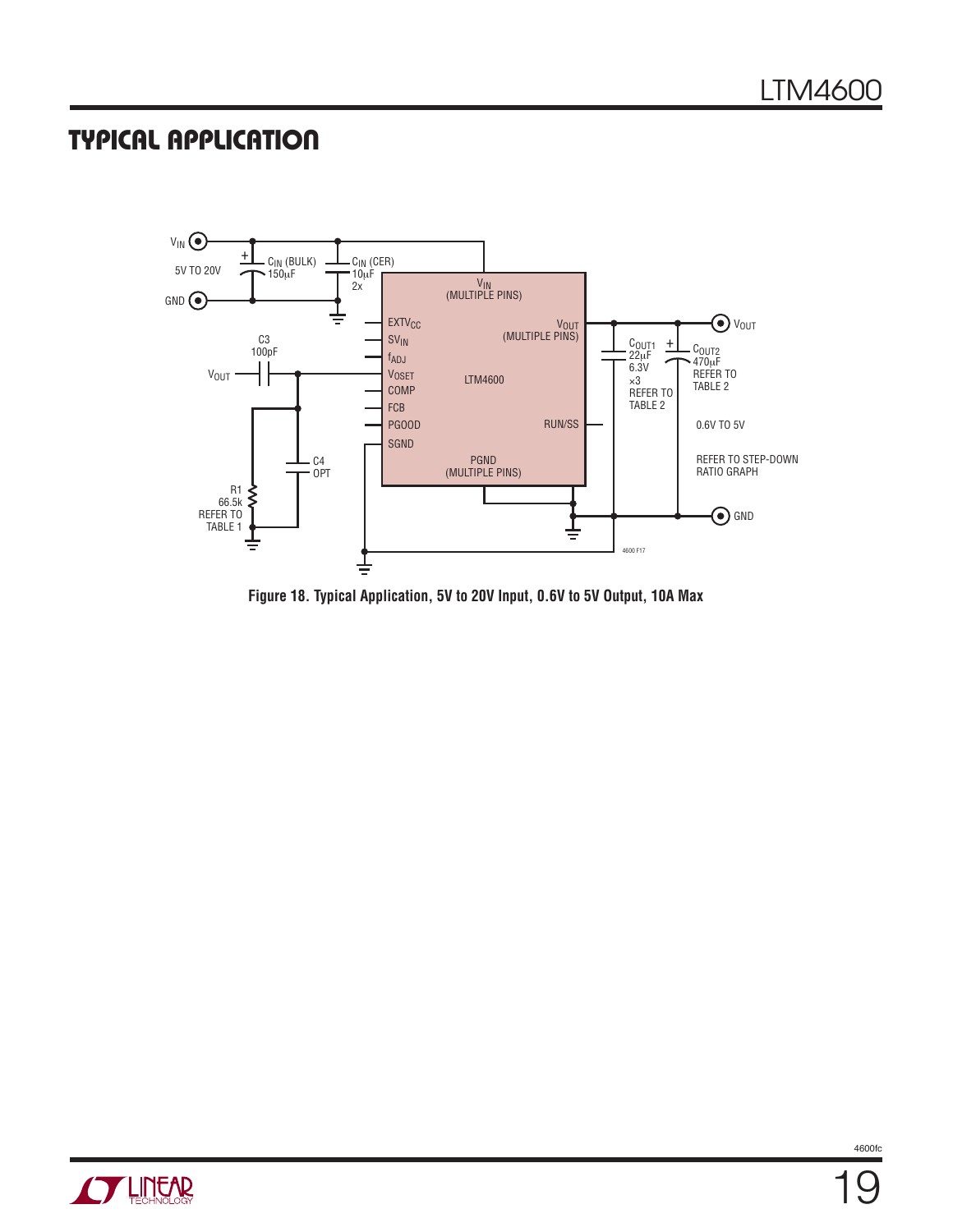# **TYPICAL APPLICATION**



**Parallel Operation and Load Sharing**

**Current Sharing Between Two LTM4600 Modules**



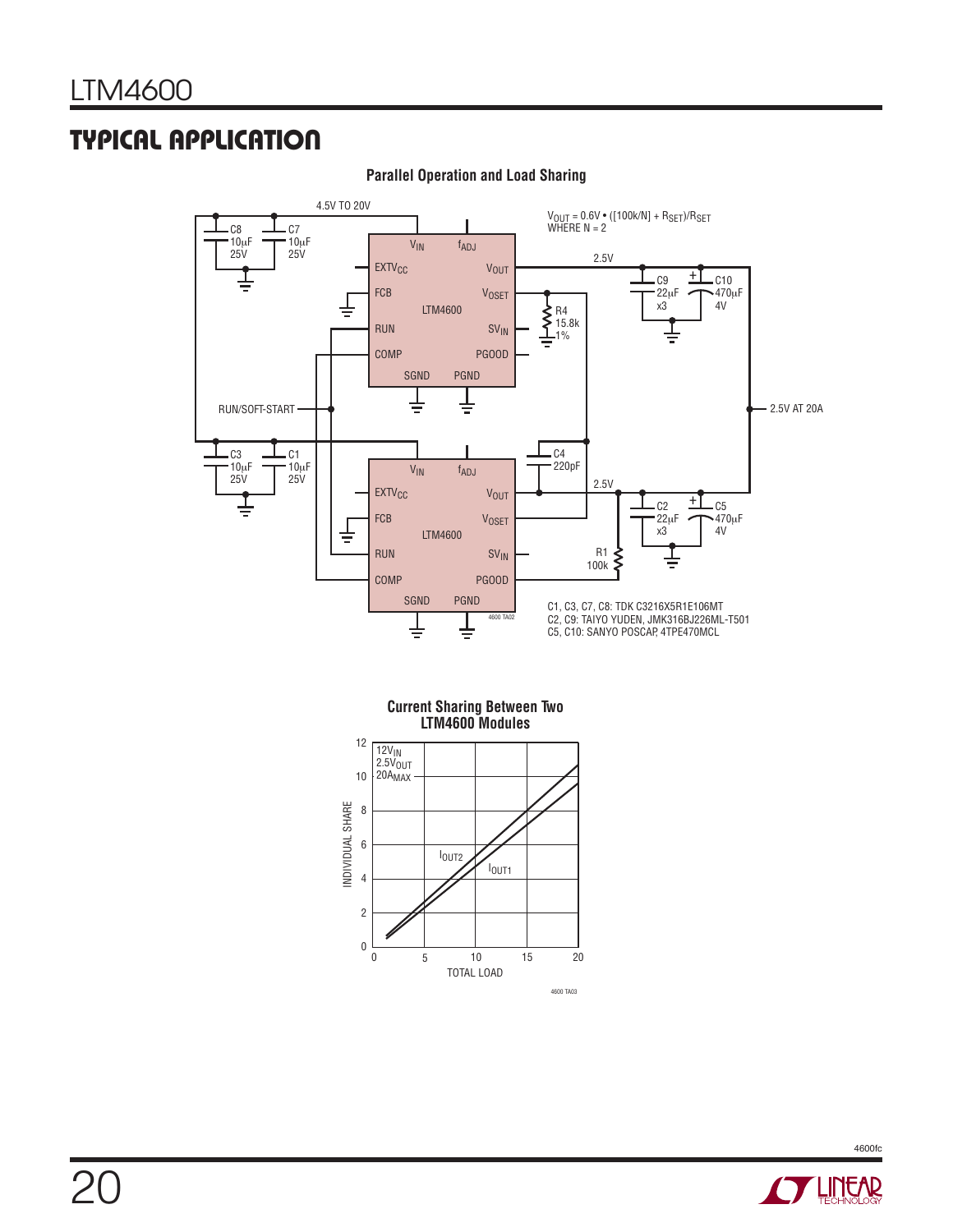

LTM4600

2

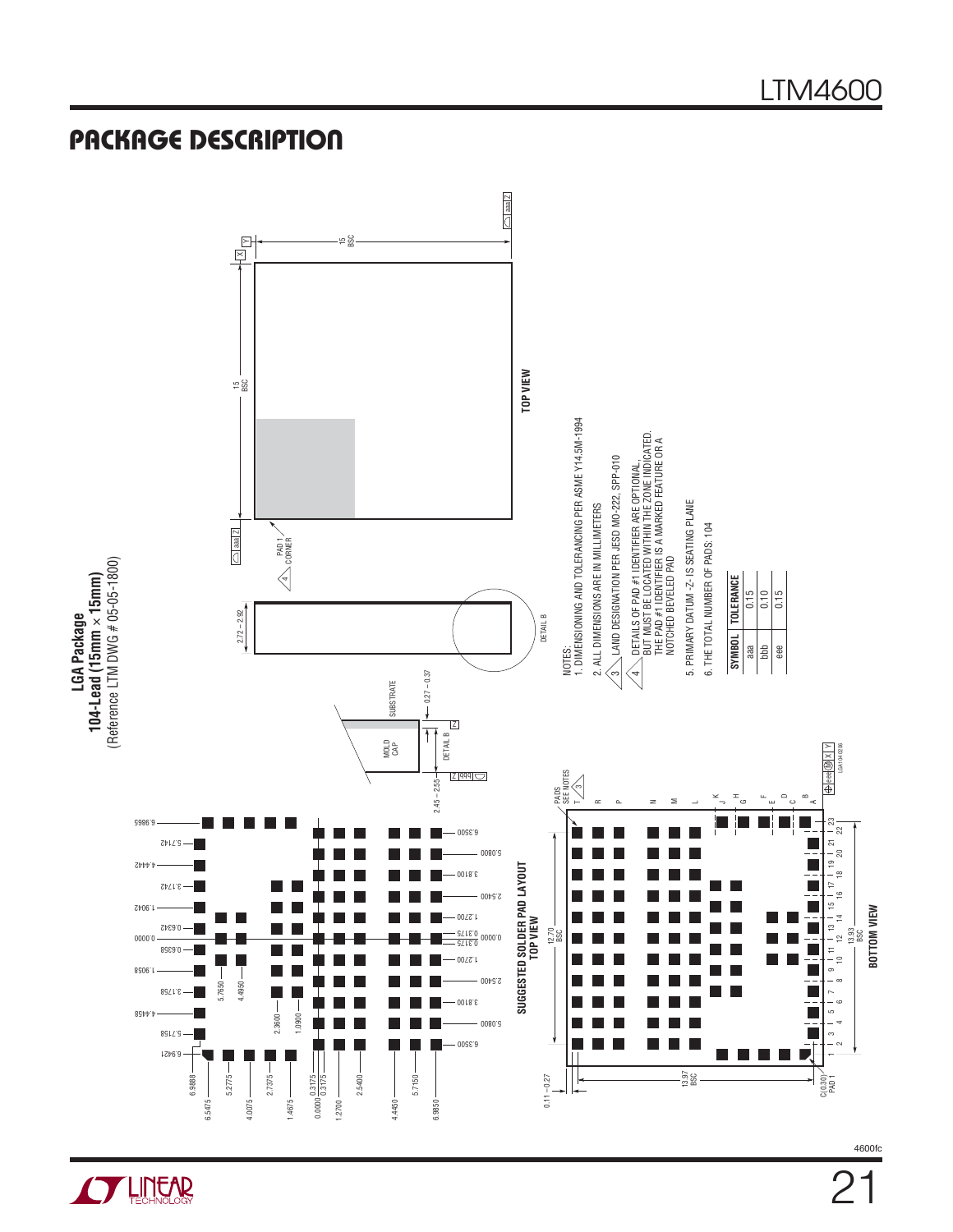# **PACKAGE DESCRIPTION**

| <b>PIN NAME</b>                            | <b>PIN NAME</b>                            | <b>PIN NAME</b>                             | <b>PIN NAME</b>                             | <b>PIN NAME</b>                             | <b>PIN NAME</b>                             | <b>PIN NAME</b>                            | <b>PIN NAME</b>                            |
|--------------------------------------------|--------------------------------------------|---------------------------------------------|---------------------------------------------|---------------------------------------------|---------------------------------------------|--------------------------------------------|--------------------------------------------|
| A1<br>$\sim$                               | $V_{IN}$<br>B <sub>1</sub>                 | C1<br>$\blacksquare$                        | $V_{IN}$<br>D <sub>1</sub>                  | E1<br>÷,                                    | $V_{\text{IN}}$<br>F <sub>1</sub>           | PGND<br>G <sub>1</sub>                     | H1<br>$\overline{\phantom{a}}$             |
| A2<br>÷.                                   | <b>B2</b><br>$\overline{\phantom{a}}$      | C <sub>2</sub><br>$\overline{\phantom{a}}$  | D <sub>2</sub><br>$\blacksquare$            | E <sub>2</sub><br>ä,                        | F <sub>2</sub>                              | G <sub>2</sub><br>÷.                       | H <sub>2</sub><br>$\blacksquare$           |
| A3<br>$V_{IN}$                             | B <sub>3</sub><br>$\overline{\phantom{a}}$ | C <sub>3</sub><br>$\overline{\phantom{a}}$  | D <sub>3</sub><br>$\overline{\phantom{a}}$  | E <sub>3</sub><br>$\blacksquare$            | F <sub>3</sub><br>$\overline{\phantom{0}}$  | G <sub>3</sub><br>$\overline{\phantom{a}}$ | H <sub>3</sub><br>$\blacksquare$           |
| A4<br>$\blacksquare$                       | <b>B4</b><br>$\overline{\phantom{a}}$      | C <sub>4</sub><br>$\overline{\phantom{a}}$  | D <sub>4</sub><br>$\overline{\phantom{a}}$  | E <sub>4</sub><br>$\overline{\phantom{a}}$  | F <sub>4</sub><br>٠                         | G <sub>4</sub><br>$\overline{\phantom{a}}$ | H <sub>4</sub><br>$\overline{\phantom{a}}$ |
| A <sub>5</sub><br>$V_{IN}$                 | B <sub>5</sub><br>$\overline{\phantom{a}}$ | C <sub>5</sub><br>$\blacksquare$            | D <sub>5</sub><br>$\blacksquare$            | E <sub>5</sub><br>ä,                        | F <sub>5</sub>                              | G <sub>5</sub><br>$\overline{\phantom{a}}$ | H <sub>5</sub><br>$\blacksquare$           |
| A <sub>6</sub><br>$\overline{\phantom{a}}$ | B <sub>6</sub><br>$\overline{\phantom{a}}$ | C <sub>6</sub><br>$\overline{\phantom{a}}$  | D <sub>6</sub><br>$\overline{\phantom{a}}$  | E <sub>6</sub><br>$\overline{\phantom{a}}$  | F <sub>6</sub><br>$\overline{\phantom{a}}$  | G <sub>6</sub><br>$\overline{\phantom{a}}$ | H <sub>6</sub><br>$\overline{\phantom{a}}$ |
| A7<br>$V_{IN}$                             | B7<br>$\overline{\phantom{a}}$             | C <sub>0</sub><br>$\overline{\phantom{a}}$  | D <sub>7</sub><br>$\overline{\phantom{a}}$  | E7<br>$\overline{\phantom{a}}$              | F7<br>$\overline{\phantom{a}}$              | G7<br>$\overline{\phantom{a}}$             | PGND<br>H7                                 |
| A8<br>$\blacksquare$                       | B <sub>8</sub><br>$\overline{\phantom{a}}$ | C8<br>$\blacksquare$                        | D <sub>8</sub><br>$\overline{\phantom{a}}$  | E <sub>8</sub><br>$\blacksquare$            | F <sub>8</sub><br>$\overline{\phantom{0}}$  | G8<br>$\overline{\phantom{a}}$             | H <sub>8</sub><br>$\blacksquare$           |
| A9<br>$V_{IN}$                             | B <sub>9</sub><br>$\overline{\phantom{a}}$ | C9<br>$\overline{\phantom{a}}$              | D <sub>9</sub><br>$\overline{\phantom{a}}$  | E <sub>9</sub><br>$\overline{\phantom{a}}$  | F <sub>9</sub><br>$\overline{\phantom{0}}$  | G9<br>$\overline{\phantom{a}}$             | PGND<br>H <sub>9</sub>                     |
| $A10 -$                                    | <b>B10</b><br>$\sim$                       | C10<br>$V_{IN}$                             | $D10 -$                                     | E10<br>$V_{IN}$                             | F <sub>10</sub><br>$\blacksquare$           | $G10 -$                                    | $H10 -$                                    |
| A11 $V_{IN}$                               | $B11 -$                                    | C11<br>$\blacksquare$                       | $D11 -$                                     | E11<br>$\overline{\phantom{a}}$             | F11<br>$\blacksquare$                       | $G11 -$                                    | H <sub>11</sub> PGND                       |
| $A12 -$                                    | B12 -                                      | $C12$ $V_{IN}$                              | $D12 -$                                     | E12 $V_{IN}$                                | F <sub>12</sub><br>$\overline{\phantom{a}}$ | $G12 -$                                    | $H12 -$                                    |
| A13 $V_{IN}$                               | $B13 -$                                    | $C13 -$                                     | $D13 -$                                     | $E13 -$                                     | F <sub>13</sub><br>$\blacksquare$           | $G13 -$                                    | H <sub>13</sub> PGND                       |
| A14 -                                      | $B14 -$                                    | $C14$ $V_{IN}$                              | $D14 -$                                     | $E14$ $V_{IN}$                              | F <sub>14</sub><br>$\overline{\phantom{a}}$ | $G14 -$                                    | $H14 -$                                    |
| A15 fADJ                                   | $B15 -$                                    | $C15 -$                                     | $D15 -$                                     | $E15 -$                                     | F <sub>15</sub><br>$\sim$                   | $G15 -$                                    | H <sub>15</sub> PGND                       |
| A16 -                                      | $B16 -$                                    | $C16 -$                                     | $D16 -$                                     | $E16 -$                                     | F16                                         | $G16 -$                                    | $H16 -$                                    |
| A17 SV <sub>IN</sub>                       | $B17 -$                                    | $C17 -$                                     | $D17 -$                                     | $E17 -$                                     | F17<br>$\sim$                               | $G17 -$                                    | H17 PGND                                   |
| A18 -                                      | B <sub>18</sub> -                          | $C18 -$                                     | $D18 -$                                     | $E18 -$                                     | F18<br>$\overline{\phantom{a}}$             | $G18 -$                                    | $H18 -$                                    |
| A19 EXTV <sub>CC</sub>                     | B <sub>19</sub> -                          | $C19 -$                                     | $D19 -$                                     | $E19 -$                                     | F <sub>19</sub><br>$\sim$                   | $G19 -$                                    | $H19 -$                                    |
| A20 -                                      | $B20 -$                                    | $C20 -$                                     | $D20 -$                                     | $E20 -$                                     | F <sub>20</sub><br>$\sim$                   | $G20 -$                                    | $H20 -$                                    |
| A21 V <sub>OSET</sub>                      | $B21 -$                                    | C <sub>21</sub><br>$\blacksquare$           | $D21 -$                                     | E <sub>21</sub><br>$\overline{\phantom{a}}$ | F <sub>21</sub>                             | $G21 -$                                    | $H21 -$                                    |
| $A22 -$                                    | <b>B22</b><br>$\sim$                       | C22<br>$\overline{\phantom{a}}$             | D <sub>22</sub><br>$\overline{\phantom{a}}$ | E <sub>22</sub><br>$\sim$                   | F <sub>22</sub>                             | G22<br>$\sim$                              | $H22 -$                                    |
| $A23 -$                                    | <b>B23</b><br>COMP                         | C <sub>23</sub><br>$\overline{\phantom{a}}$ | D23 SGND                                    | E23<br>$\overline{\phantom{a}}$             | <b>RUN/SS</b><br>F <sub>23</sub>            | FCB<br>G23                                 | $H23 -$                                    |

#### **Pin Assignment Tables (Arranged by Pin Number)**

| <b>PIN NAME</b>                 | <b>PIN NAME</b>                            | <b>PIN NAME</b>                            | <b>PIN NAME</b>                  | <b>PIN NAME</b>                               | <b>PIN NAME</b>                            | <b>PIN NAME</b>                               | <b>PIN NAME</b>                            |
|---------------------------------|--------------------------------------------|--------------------------------------------|----------------------------------|-----------------------------------------------|--------------------------------------------|-----------------------------------------------|--------------------------------------------|
| PGND<br>J1                      | K1<br>$\omega$                             | L1<br>$\overline{\phantom{a}}$             | M1<br>$\sim$                     | N <sub>1</sub><br>$\omega_{\rm{max}}$         | P <sub>1</sub><br>$\sim$                   | $R1 -$                                        | T1<br>$\sim$                               |
| J2<br>$\mathcal{L}$             | K <sub>2</sub><br>$\blacksquare$           | PGND<br>L2                                 | PGND<br>M <sub>2</sub>           | PGND<br>N <sub>2</sub>                        | P <sub>2</sub><br><b>V<sub>OUT</sub></b>   | R <sub>2</sub><br>$V_{OUT}$                   | T <sub>2</sub><br>$V_{OUT}$                |
| J3<br>$\blacksquare$            | K <sub>3</sub><br>$\overline{\phantom{a}}$ | L3                                         | M <sub>3</sub><br>$\blacksquare$ | N <sub>3</sub><br>$\sim$                      | P <sub>3</sub>                             | R <sub>3</sub><br>$\blacksquare$              | T <sub>3</sub><br>÷,                       |
| J4<br>$\blacksquare$            | K4<br>$\overline{\phantom{a}}$             | PGND<br>L <sub>4</sub>                     | PGND<br>M4                       | PGND<br>N4                                    | P <sub>4</sub><br>V <sub>OUT</sub>         | R4<br>$V_{OUT}$                               | T <sub>4</sub><br>V <sub>OUT</sub>         |
| J5<br>$\overline{\phantom{a}}$  | K <sub>5</sub><br>$\overline{\phantom{a}}$ | L <sub>5</sub><br>$\overline{\phantom{0}}$ | M <sub>5</sub><br>÷.             | N <sub>5</sub><br>$\mathcal{L}_{\mathcal{A}}$ | P <sub>5</sub>                             | R <sub>5</sub><br>$\blacksquare$              | T <sub>5</sub><br>$\sim$                   |
| J6<br>$\overline{\phantom{a}}$  | K <sub>6</sub><br>$\overline{\phantom{a}}$ | PGND<br>L <sub>6</sub>                     | M <sub>6</sub><br>PGND           | N <sub>6</sub><br><b>PGND</b>                 | P <sub>6</sub><br>V <sub>OUT</sub>         | R <sub>6</sub><br>$V_{OUT}$                   | T <sub>6</sub><br>$V_{OUT}$                |
| J7<br>$\blacksquare$            | PGND<br>K7                                 | L7<br>$\overline{\phantom{0}}$             | M7<br>L,                         | N <sub>7</sub><br>$\blacksquare$              | P7                                         | R <sub>7</sub><br>$\sim$                      | T <sub>7</sub><br>$\blacksquare$           |
| J8<br>$\blacksquare$            | K <sub>8</sub>                             | PGND<br>L8                                 | PGND<br>M <sub>8</sub>           | PGND<br>N8                                    | P <sub>8</sub><br>$V_{OUT}$                | R <sub>8</sub><br>$V_{OUT}$                   | T <sub>8</sub><br>$V_{OUT}$                |
| J9<br>$\blacksquare$            | K9<br>PGND                                 | L <sub>9</sub><br>$\overline{\phantom{a}}$ | M9<br>$\overline{\phantom{a}}$   | N <sub>9</sub><br>$\blacksquare$              | P <sub>9</sub><br>$\overline{\phantom{a}}$ | R <sub>9</sub><br>$\mathcal{L}_{\mathcal{A}}$ | T <sub>9</sub><br>$\overline{\phantom{a}}$ |
| $J10 -$                         | K <sub>10</sub>                            | PGND<br>L10                                | M <sub>10</sub> PGND             | N <sub>10</sub> PGND                          | P10<br>$V_{OUT}$                           | R10 V <sub>OUT</sub>                          | $T10$ $V_{OUT}$                            |
| $J11 -$                         | K11 PGND                                   | L11<br>$\blacksquare$                      | $M11 -$                          | $N11 -$                                       | P11<br>$\overline{\phantom{a}}$            | $R11 -$                                       | $T11 -$                                    |
| $J12 -$                         | K12 -                                      | L12 PGND                                   | M <sub>12</sub> PGND             | N <sub>12</sub> PGND                          | $P12$ $V_{OUT}$                            | R12 V <sub>OUT</sub>                          | $T12$ $V_{OUT}$                            |
| $J13 -$                         | K13 PGND                                   | $L13 -$                                    | $M13 -$                          | $N13 -$                                       | P13 -                                      | R13 -                                         | $T13 -$                                    |
| $J14 -$                         | K14 -                                      | L14 PGND                                   | M14 PGND                         | N <sub>14</sub> PGND                          | $P14$ $V_{OUT}$                            | R <sub>14</sub> V <sub>OUT</sub>              | $T14$ $V_{OUT}$                            |
| $J15 -$                         | K15 PGND                                   | L15<br>$\overline{\phantom{a}}$            | $M15 -$                          | $N15 -$                                       | $P15 -$                                    | $R15 -$                                       | $T15 -$                                    |
| $J16 -$                         | K16 -                                      | L16<br>PGND                                | M16 PGND                         | N <sub>16</sub> PGND                          | $P16$ $V_{OUT}$                            | R16 V <sub>OUT</sub>                          | $T16$ $V_{OUT}$                            |
| $J17 -$                         | K17 PGND                                   | L17<br>$\blacksquare$                      | $M17 -$                          | $N17 -$                                       | P17 -                                      | R <sub>17</sub> -                             | $T17 -$                                    |
| $J18 -$                         | K18 -                                      | PGND<br>L <sub>18</sub>                    | M <sub>18</sub> PGND             | N <sub>18</sub> PGND                          | P18 V <sub>OUT</sub>                       | R18 V <sub>OUT</sub>                          | $T18$ $V_{OUT}$                            |
| $J19 -$                         | K19 -                                      | L <sub>19</sub><br>$\blacksquare$          | $M19 -$                          | $N19 -$                                       | P19 -                                      | R <sub>19</sub> -                             | $T19 -$                                    |
| $J20 -$                         | K20 -                                      | PGND<br>L <sub>20</sub>                    | M20 PGND                         | N <sub>20</sub> PGND                          | P20 V <sub>OUT</sub>                       | R20 V <sub>OUT</sub>                          | T20 V <sub>OUT</sub>                       |
| $J21 -$                         | $K21 -$                                    | L21<br>$\blacksquare$                      | $M21 -$                          | $N21 -$                                       | P21 -                                      | $R21 -$                                       | $T21 -$                                    |
| J22<br>$\overline{\phantom{a}}$ | K22 -                                      | PGND<br>L22                                | M22 PGND                         | N22 PGND                                      | $P22$ $V_{OUT}$                            | R22 V <sub>OUT</sub>                          | T22 V <sub>OUT</sub>                       |
| J23 PG00D                       | K23 -                                      | $L23 -$                                    | $M23 -$                          | $N23 -$                                       | P23 -                                      | R23 -                                         | $T23 -$                                    |

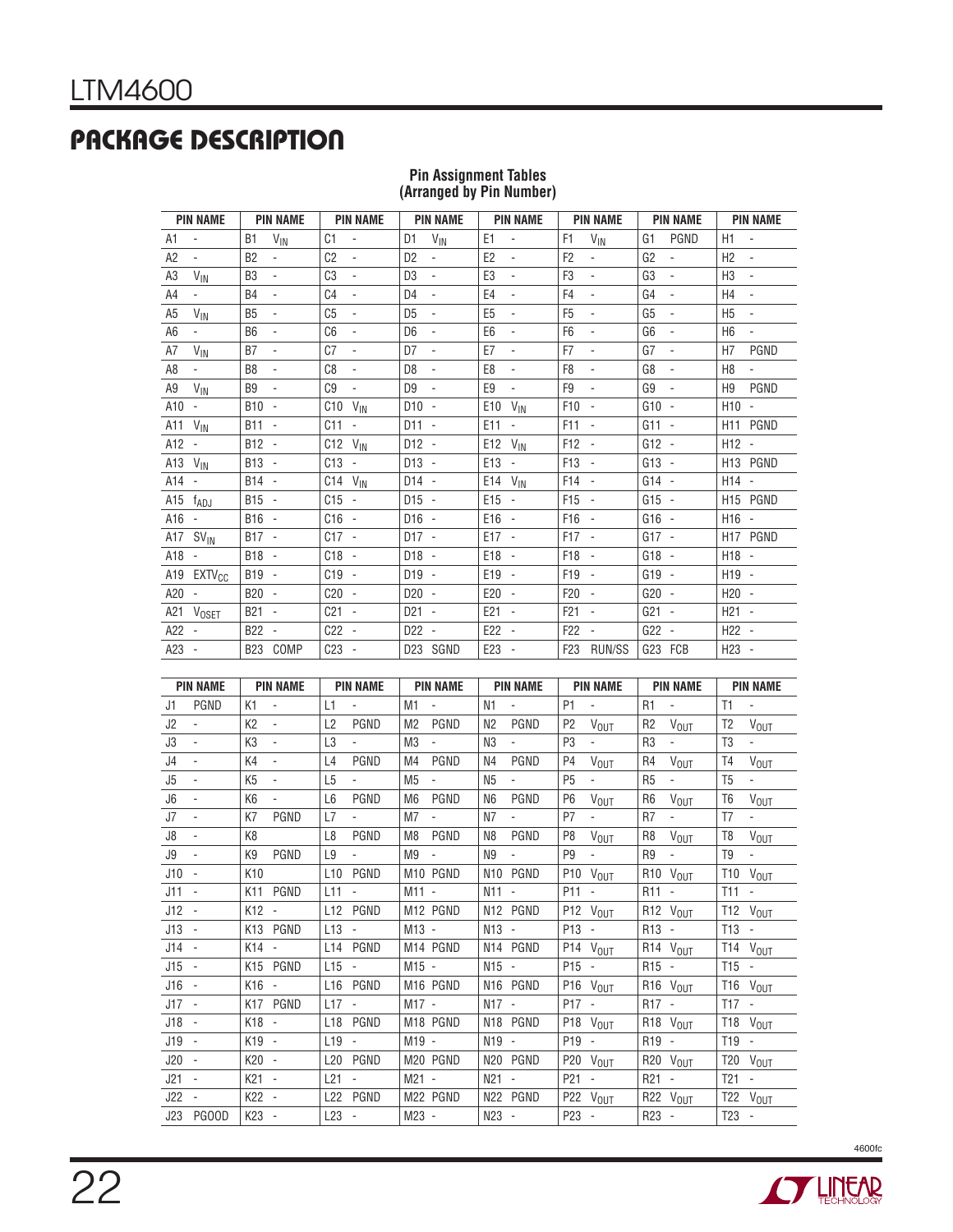### **PACKAGE DESCRIPTION**

| <b>Pin Assignment Tables</b> |  |  |
|------------------------------|--|--|
| (Arranged by Pin Number)     |  |  |

| PIN NAME                                                                          |                                                                                      |  |
|-----------------------------------------------------------------------------------|--------------------------------------------------------------------------------------|--|
| G1                                                                                | PGND                                                                                 |  |
| Н7                                                                                | PGND                                                                                 |  |
| H9                                                                                | PGND                                                                                 |  |
| H11                                                                               | PGND                                                                                 |  |
| H13                                                                               | PGND                                                                                 |  |
| H15                                                                               | PGND                                                                                 |  |
| H17                                                                               | PGND                                                                                 |  |
| J1                                                                                | PGND                                                                                 |  |
| K7                                                                                | PGND                                                                                 |  |
| K9                                                                                | PGND                                                                                 |  |
| K11                                                                               | PGND                                                                                 |  |
| K13                                                                               | PGND                                                                                 |  |
| K15                                                                               | PGND                                                                                 |  |
| K17                                                                               | PGND                                                                                 |  |
| L <sub>2</sub><br>L4<br>L6<br>L8<br>L10<br>L12<br>L14<br>L16<br>L18<br>L20<br>L22 | PGND<br>PGND<br>PGND<br>PGND<br>PGND<br>PGND<br>PGND<br>PGND<br>PGND<br>PGND<br>PGND |  |
| M2                                                                                | PGND                                                                                 |  |
| M4                                                                                | PGND                                                                                 |  |
| M6                                                                                | PGND                                                                                 |  |
| M8                                                                                | PGND                                                                                 |  |
| M10                                                                               | PGND                                                                                 |  |
| M12                                                                               | PGND                                                                                 |  |
| M14                                                                               | PGND                                                                                 |  |
| M16                                                                               | PGND                                                                                 |  |
| M18                                                                               | PGND                                                                                 |  |
| M20                                                                               | PGND                                                                                 |  |
| M22                                                                               | PGND                                                                                 |  |
| N2                                                                                | PGND                                                                                 |  |
| N4                                                                                | PGND                                                                                 |  |
| N6                                                                                | PGND                                                                                 |  |
| N8                                                                                | PGND                                                                                 |  |
| N10                                                                               | PGND                                                                                 |  |
| N12                                                                               | PGND                                                                                 |  |
| N14                                                                               | PGND                                                                                 |  |
| N16                                                                               | PGND                                                                                 |  |
| N18                                                                               | PGND                                                                                 |  |
| N20                                                                               | PGND                                                                                 |  |
| N22                                                                               | PGND                                                                                 |  |

| <b>PIN NAME</b> |                  |  |
|-----------------|------------------|--|
| P2              | V <sub>OUT</sub> |  |
| P4              | V <sub>OUT</sub> |  |
| Р6              | V <sub>OUT</sub> |  |
| P8              | V <sub>OUT</sub> |  |
| P10             | V <sub>OUT</sub> |  |
| P12             | V <sub>OUT</sub> |  |
| P14             | V <sub>OUT</sub> |  |
| P16             | V <sub>OUT</sub> |  |
| P18             | V <sub>OUT</sub> |  |
| P20             | V <sub>OUT</sub> |  |
| P22             | V <sub>OUT</sub> |  |
| R2              | V <sub>OUT</sub> |  |
| R4              | V <sub>OUT</sub> |  |
| R6              | V <sub>OUT</sub> |  |
| R8              | V <sub>OUT</sub> |  |
| R10             | V <sub>OUT</sub> |  |
| R12             | V <sub>OUT</sub> |  |
| R14             | V <sub>OUT</sub> |  |
| R16             | V <sub>OUT</sub> |  |
| R18             | V <sub>OUT</sub> |  |
| R20             | V <sub>OUT</sub> |  |
| R22             | V <sub>OUT</sub> |  |
| T2              | V <sub>OUT</sub> |  |
| T4              | V <sub>OUT</sub> |  |
| T6              | V <sub>OUT</sub> |  |
| T8              | V <sub>OUT</sub> |  |
| T10             | V <sub>OUT</sub> |  |
| T12             | V <sub>OUT</sub> |  |
| T14             | V <sub>OUT</sub> |  |
| T16             | V <sub>OUT</sub> |  |
| T18             | V <sub>OUT</sub> |  |
| T <sub>20</sub> | V <sub>OUT</sub> |  |

T22

VOUT

| <b>PIN NAME</b>                                            |                                                                                                  |  |
|------------------------------------------------------------|--------------------------------------------------------------------------------------------------|--|
| A <sub>3</sub><br>A <sub>5</sub><br>A7<br>A9<br>A11<br>A13 | $V_{IN}$<br>V <sub>IN</sub><br>V <sub>IN</sub><br>V <sub>IN</sub><br>$V_{IN}$<br>V <sub>IN</sub> |  |
| B1                                                         | $V_{IN}$                                                                                         |  |
| C10<br>C <sub>12</sub><br>C <sub>14</sub>                  | V <sub>IN</sub><br>$V_{IN}$<br>V <sub>IN</sub>                                                   |  |
| D1                                                         | $V_{IN}$                                                                                         |  |
| E10<br>E12<br>E14                                          | $V_{IN}$<br>V <sub>IN</sub><br>V <sub>IN</sub>                                                   |  |
| F1                                                         | $V_{\text{IN}}$                                                                                  |  |

| <b>PIN NAME</b> |                          |  |  |
|-----------------|--------------------------|--|--|
| A15             | f <sub>ADJ</sub>         |  |  |
| A17             | SV <sub>IN</sub>         |  |  |
| A19             | <b>EXTV<sub>CC</sub></b> |  |  |
| A21             | V <sub>OSET</sub>        |  |  |
| B23             | COMP                     |  |  |
| D23             | SGND                     |  |  |
| F23             | RUN/SS                   |  |  |
| G23             | FCB                      |  |  |
| J23             | PGOOD                    |  |  |